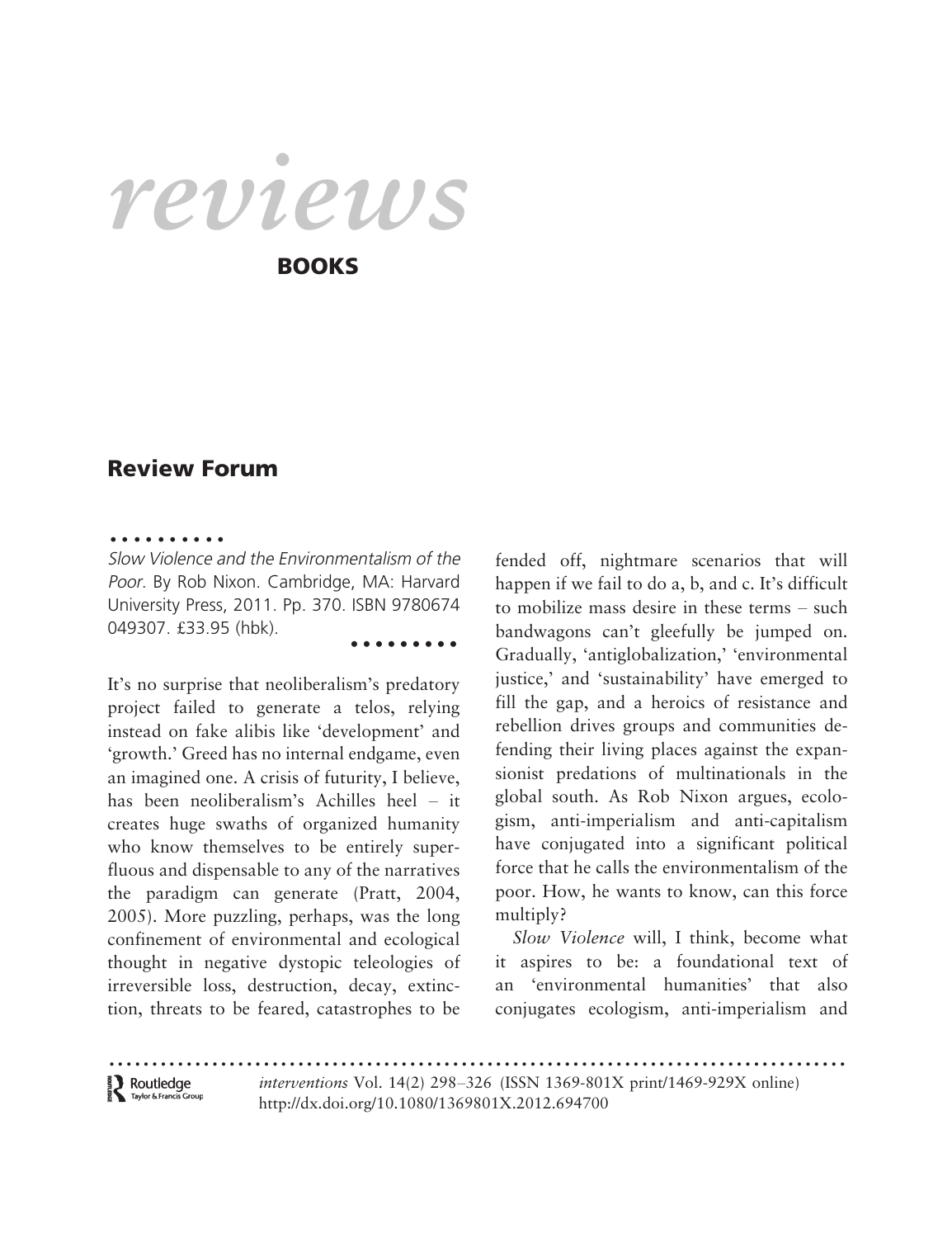anti-capitalism, to be achieved through a 'creative alliance' between environmental and postcolonial studies, two protagonists accustomed to ignoring each other. The book is built around 1) a corpus of transnational environmental writing, 2) a gallery of writeractivists from the global south, and 3) a central problem in politics and poetics: 'How can we convert into image and narrative the disasters that are slow moving and long in the making, disasters that are anonymous and that star nobody, disasters that are attritional and of indifferent interest to the sensation-driven technologies of our image-world?' (3). Nixon answers with eloquence, lucidity, erudition, political passion.

One of the book's lasting achievements is to firmly establish slow violence as an object of study and an analytic lens indispensable to any political or ethical grasp. As Nixon shows so well, the term instantly marks the 'fastness' of the episodic violence that fuels storytelling machines, old and new, a fastness the cybernetic revolution has made addictive. Slow violence opens a category with enormous intuitive force  $-$  a box into which readers will immediately begin placing one example after another. 'Ah yes, that kind of violence!' The concept resonates with Jean Franco's recent proposal that the object of diagnosis should shift from violence to cruelty, a far less nebulous concept (Franco, forthcoming). Nixon brilliantly uses modern weaponry to draw the most trenchant contrast between fast and slow violence—the long afterlives of Agent Orange in Vietnam, of recycled uranium in the shells flying now in Iraq and Afghanistan, of land mines littering fields in poor countries.

How, then, to narrativize slow violence? How to address the fact that it can't fuel the episodic meaning machines driven by individual human agency  $-$  from gossip and news to exemplum and anecdote to epic and tragedy. His project is retooling both narrative modes and imaginations so they can grasp slow violence and find vivid, unforgettable ways of expressing it—sensationalize it, in the sense of making it sensate. Al Gore's 'An Inconvenient Truth' was an early exercise in this quest for sensationalizing environmental time. Its toolkit included before and after scenarios (the now canonical glacier photos), time lapse photography, graphs so steep they require a ladder.

Nixon's toolkit is verbal  $-Slow$  Violence is a gold mine (forgive the metaphor) of eloquent, evocative phraseology and terminology, a founding lexicon for a new field of inquiry: 'highway of harm' (231), 'petrodespotism' (68), 'outsourced suffering' (22), the 'invisibility industry' (161), the 'vertigo of the virtual' (203), the metropole's 'unsustainable condition of contorted innocence' (187), tourism's 'stage-managed amnesia' (184), 'attritional lethality' (8), 'inhabited risks' (4) 'socioenvironmental memory' (25) and of course, 'ecological time.' His gorgeous style is itself an intervention. New academic projects and objects of study light up: literatures of resource extraction (260), environmental  $criterion - characterized by the worldlines$ Said so fiercely insisted on.

Writer-activists, and activist-writers, are Nixon's heroes here, the players who bring slow violence to a world stage, giving urgency, visibility, and passion to demands for interruption and redress: Arundhati Roy, Ken Saro Wiwa, Wangari Maathai, Abdelrahman Munif, Njabulo Ndebele, June Jordan, Indra Sinha, and others. Writer activists can spectacularize slow violence, the 'disasters that star nobody' on a world stage. They can become stars, can be made into stars by Nixon's metropolitan readers, and they can bring their creative powers to the work of developing environmental poetics. Language is a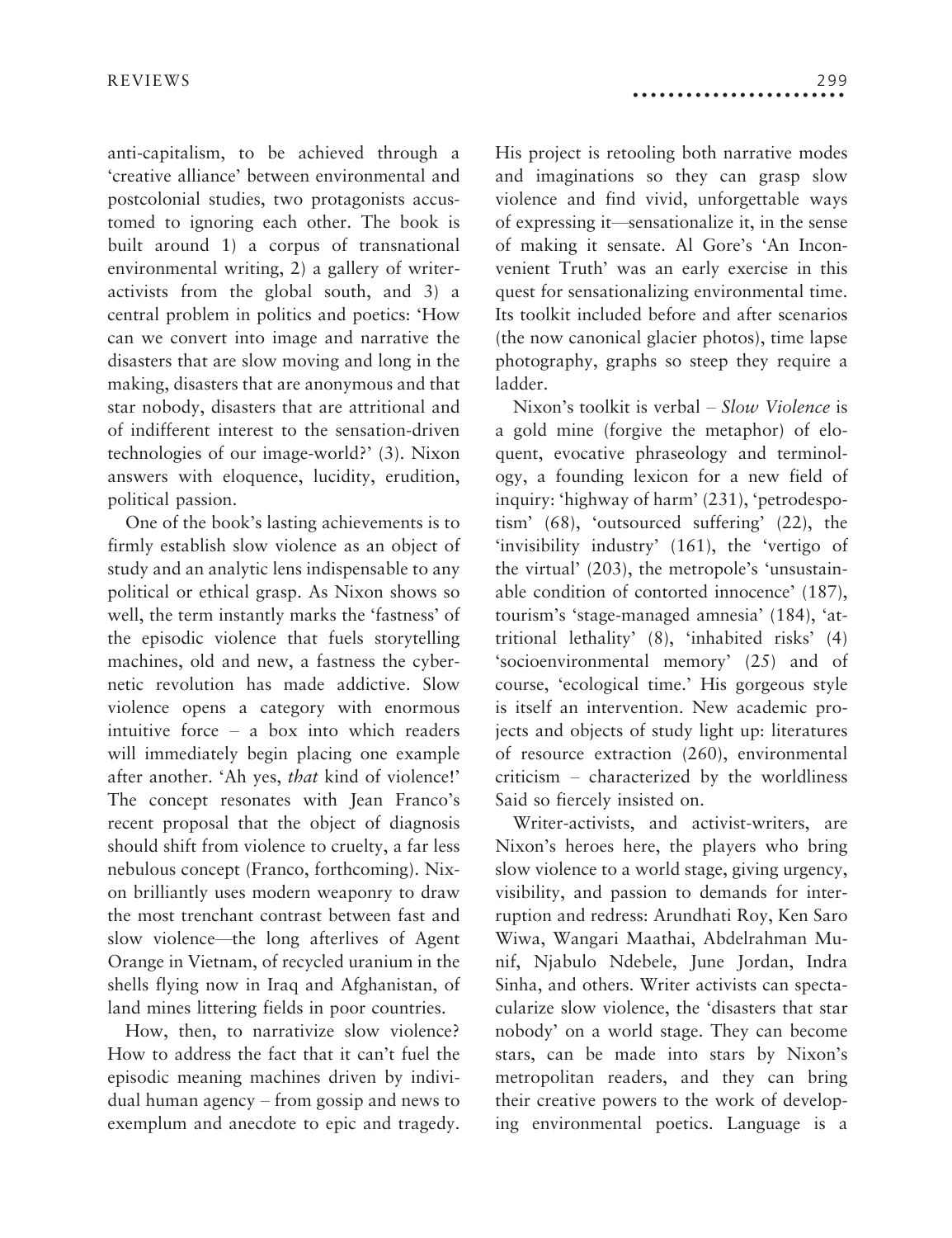privileged medium because of its easy ability to represent things that cannot be seen. Writing, in Nixon's view, has the ability to retool imaginations, especially, today, nonfiction, memoir, the picaresque, the 'agile personal essay'. Visual and performance art are also present  $-$  a simulated underwater cabinet meeting in the threatened Marshall Islands; Keith Morris Washington's paintings of 'ghost habitats' (250) where lynchings once took place; Maathai's theater of the tree as a consciously developed performative strategy.

Here are my questions:

Slow violence cohabits, does it not, with equally unspectacular forms of slow resistance that also star nobody? Survivals, refusals, persistences of the 'we' have also made the world as it is. Such ontologically fragile yet powerful elements constitute what we call the indigenous - another category postcolonial criticism bypasses.

Have the cruelties that provoked Slow Violence in fact been so slow? The operative time frames are post WWII developmentalism, and its accelerated epidemic form, the neoliberal rampage of the last three decades.

Nixon's call for engagement with 'ecological time' and 'environmental humanities' is bounded by a premise that this is all about the well being of humans. In Slow Violence, proposals decentering humans are equated with the environmentalism of the rich - American wilderness crusaders (254), African game parks. 'Deep time' here (as also in Dimock) is only as deep as the human presence. Yet why not imagine the exponential multiplication of humans as a form of slow violence inflicted upon the other species, plant and animal, that inhabit the planet? On the earth itself? Such imaginings exist, often as part of the environmentalism of land-dwelling peoples (for example, de la Cadena 2010). The possibility of a human presence desiringly committed to scaling itself down seems to have no imaginative appeal here; there are no nonhuman entitlements, no other power-bearing or sentient beings. This feels like unfinished business. Nature, many land dwellers say, will take revenge.

> MARY LOUISE PRATT NEW YORK UNIVERSITY  $\odot$  Mary Louise Pratt

# Works Cited

- De la Cadena, Marisol (2010) 'Indigenous Cosmopolitics in the Andes: Conceptual Reflections Beyond Politics' Cultural Anthropology 25: 334-370.
- Dimock, Wai Chee (2008) Through Other Continents: American Literature Across Deep Time, Princeton, NJ: Princeton University Press.
- Franco, Jean (forthcoming 2012) Cruel Modernity, Durham, NC: Duke University Press.
- Pratt, M.L. (2005) 'Why the Virgin of Zapopan Went to Los Angeles,' in Jens Andermann and William Rowe (eds) Images of Power: Iconography, Culture and State in Latin America, New York: Berghahn, pp. 271-290.
- (2005) 'Los imaginarios planetarios,' in Mabel Moraña and Maria Rosa Williams (eds) Los saltos de Minerva: Intelectuales, género y estado en América Latina Berlin: Verluert, 2004.

#### ..........

A Response to Rob Nixon's Slow Violence and the Environmentalism of the Poor.

Rob Nixon's monumental new book opens with dueling epigraphs from Arundhati Roy and Lawrence Summers which point to the problem of visibility and belief, of how to see the effects of globalization when its violence is often occluded through media spectacle, the tactics of so-called precision warfare, and managerial rhetoric. Roy speaks of globalization as a beam of light that shines on a small cadre of elites while rendering most people and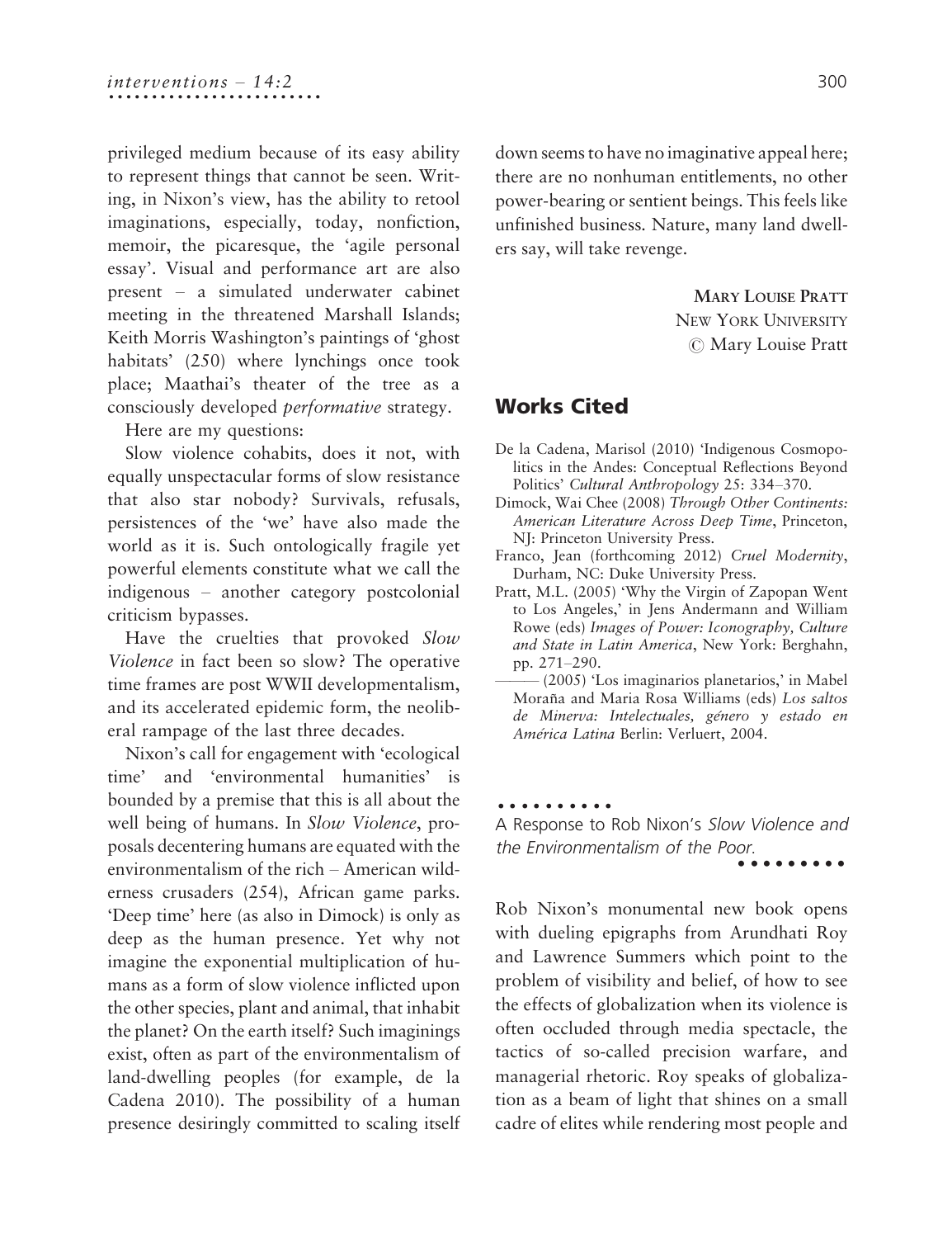places invisible. Summers, in a now infamous World Bank memo, explains the efficiency of exporting 'dirty industries' to African nations, which he characterizes as 'vastly under polluted' given their level of development. These twinned quotations make for a chilling gateway into Rob Nixon's timely critical project.

The epigraphs call up a recent historical moment, the 1980s and 1990s, in which the United States was confident in its 'superpower parochialism,' to use Nixon's apt phrase. They also indicate the vastness of Nixon's critical endeavor. The book creates an archive of globalization's casualties, some of whom are still alive and whose fatal, creeping wounds remain unacknowledged-from the Ukrainian 'bio-robots' who cleaned up Chernobyl to the Kenyan farmers whose subsistence dwindles in topsoil erosion to the Maldiveans whose nationstate even now sinks into the ocean as a result of global climate change. Nixon's accounting of ecological and somatic injuries (eg. territorial loss, cancers) which go under-reported in corporate media complements his effort to describe how globalization's injured have fought back, through transnational coalitions, iconic symbols, symbolic performance, and imaginative writing. One of the great gifts of this book is its breadth of reference, its fortuitous detours into activist projects like Keith Morris Washington's anti-pastoral paintings of US lynching sites and Ellen Driscoll's Fast Forward Fossil, a sculptural evocation of our increasingly violent hydrocarbon economy. Contemplating the 'future of dissent' at a time when futurity sags even in privileged nations, Nixon offers up contemporary arts practice alongside iconic struggles for resource sovereignty, like Ken Saro-Wiwa's campaign against Shell Oil and Chevron's poisoning of the Niger delta, as exempla for 'new ways'—in a digital age—of telling the 'slow-moving stories about the long dying.' If this book could be said to have an over-arching ethical goal, it is to insure that our foreknowledge of our long dying isn't wasted.

The book's central concept of 'slow violence' expands upon Johan Galtung's midtwentieth-century discussion of indirect or structural violence, with the difference that 'slow' foregrounds the dimension of time and indicates the possibility of change, whereas Galtung's 'structures' suggest a static determinism. 'The templates of our spectacledriven, 24/7 media life have shifted massively since Galtung first advanced his theory of structural violence some forty years ago,' Nixon avers, noting the misfit between speeded up communications technologies or media frames and the attritional, exponential violence that results from neoliberal practices like the privatization of a developing nation's mineral assets or the use of high-tech weaponry like depleted uranium. As a concept, 'slow violence' has enough traction to invigorate critical conversation for years to come. The problem of representing it raises an even richer set of narrative concerns, not only for the writer-activists whom Nixon studies, like Saro-Wiwa or Abdelrahman Munif, an incisive critic of the Saudi petrostate, but also for academic writers such as Nixon.

Rob Nixon carries his title as the University of Wisconsin's Rachel Carson Professor of English earnestly, pursuing the question of how, after Carson, to write a politically meaningful scholarly book. The environmental critics whom Nixon recognizes as predecessors, including groundbreaking scholars such as Lawrence Buell and Ursula Heise, created field imaginaries that pave the way for Nixon's endeavor. However, he allies himself more closely to post-colonial criticism and activist scholarship. Ramachandra Guha's classic critique of US environmentalism from 1989 serves as inspiration for Nixon's engagement with US ecocritics and suggests some of the emphases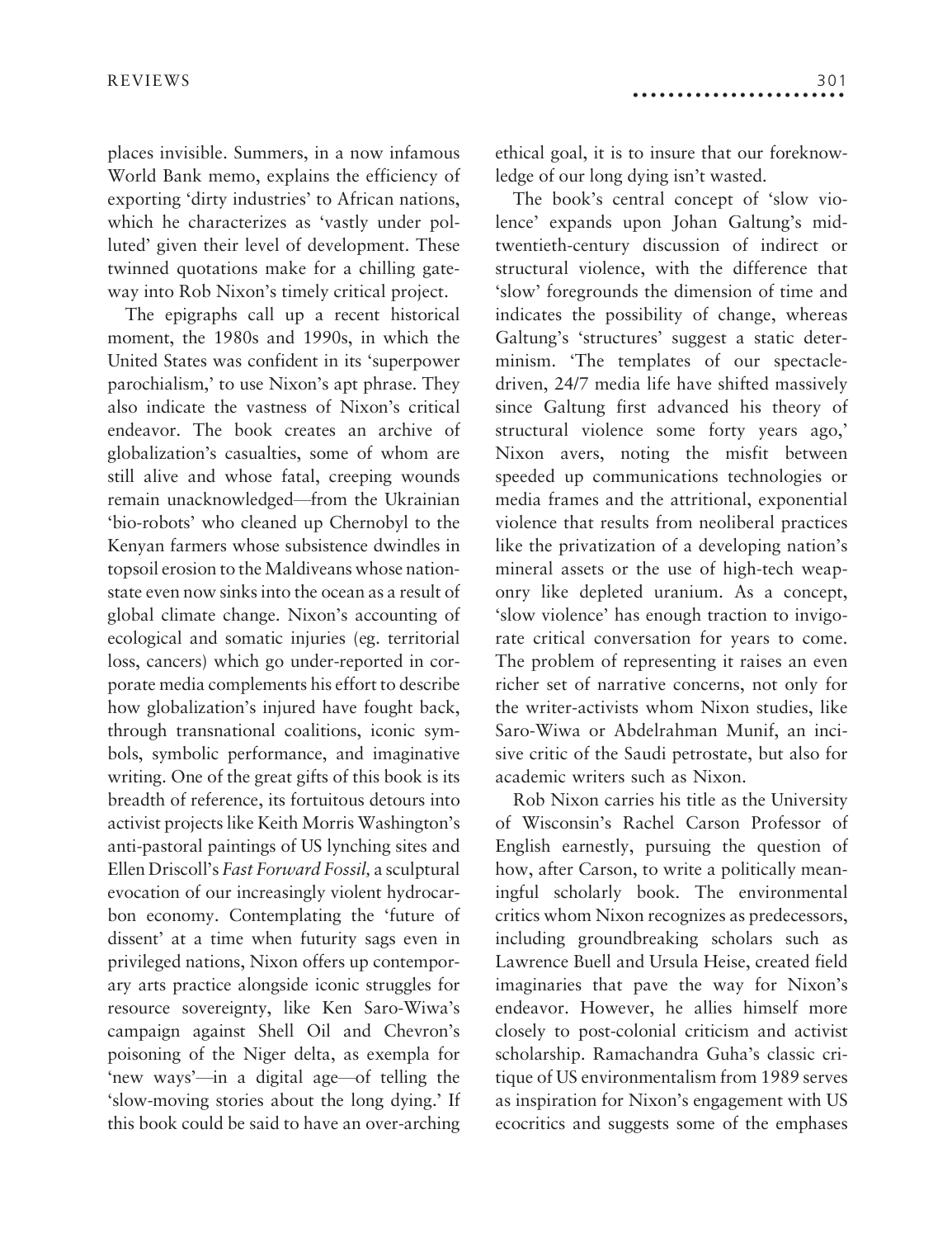that distinguish Nixon's work from a relatively new, often US-centered 'global' environmental criticism. For Nixon, imperialism and militarization figure as primary ecological threats, ecology ought to refer to human ecology, and engagement with the social sciences trumps the fascination with science and technology that animates US environmental pragmatism. Like the essayist Peter Sauer, whom he admires, Nixon points up the strange disavowal of environmentalism's human rights agenda in the US, a turn away from social ecology toward biocentrism that tends to marginalize the concerns of have-nots, in North America and abroad. These criticisms of US environmentalism and those environmental critics who fail to see beyond it aren't new, but perhaps they cannot be raised too often. Simply following the global movements of petroleum throughout this book, beginning with a variety of blighted offshore landscapes and always arriving at US pumps, makes clear the imbrication of global ecological injury with the American 'nature' idea, with the pleasures of driving in the US national parks, for instance. By bringing the idea of 'the environmentalism of the poor'typically mobilized in discussion of the global South—into explicit dialogue with US environmentalism, Nixon attempts to internationalize and normalize the environmental justice concerns which too often appear as minority discourse in US contexts. Moreover, he imagines the future of the environmental humanities within a broad concept of international civil society, urging, if implicitly, that scholars reconceive themselves as writer-activists.

While 'slow violence' serves as Nixon's organizing concept, in this book he performs an argument for what we might call slow writing, by which I mean a meticulously researched, closely argued, intellectually ambitious and readable scholarly prose. Given its large ambitions, this book is necessarily too long. Its commitment to the materialist specificity that Nixon associates with the best postcolonial criticism also makes it dense, a slow read. Yet Nixon's dual persona, as an academic-journalist, and the influence of his chosen mentors, Carson, Guha, and Edward Said, insure his clarity of expression and his attention to the pleasure of the reader through the kind of details that animate creative nonfiction, for instance his wonderful, if grotesque, portrayal of the Afrikaner 'wildlife entrepreneur' J.P. Kleinhans. If this book does not cross over into the educated public sphere in the way that the non-fiction criticism of Mike Davis or Rebecca Solnit has done, or as have Nixon's own journalistic writings, it still raises strong questions about what I have been thinking of as the ecological value of scholarly writing. At a time when mega-capitalism's disregard for human interdependencies never has been more clear, it may not feel as if we have time for the kind of diligent historicizing that Nixon offers here, scrupulously tracking diverse modes of literary and cultural expression across national and ethnic boundaries. As anyone knows who recently has contacted an embattled academic press, 'big' scholarly books have become untenable. But of course a scholarly archive that is global in scope, anti-imperialist, and ecological in the service of social justice, also never has been more necessary. Slow Violence and the Environmentalism of the Poor stages an exemplary performance of the fundamental project in the humanities of creating indispensable archives. This project entails not only the compilation of broad and deep bibliographies but also, pace Derrida, the envisioning of futures to frame them.

> STEPHANIE LEMENAGER UNIVERSITY OF CALIFORNIA AT SANTA BARBARA, USA  $\odot$  Stephanie LeMenager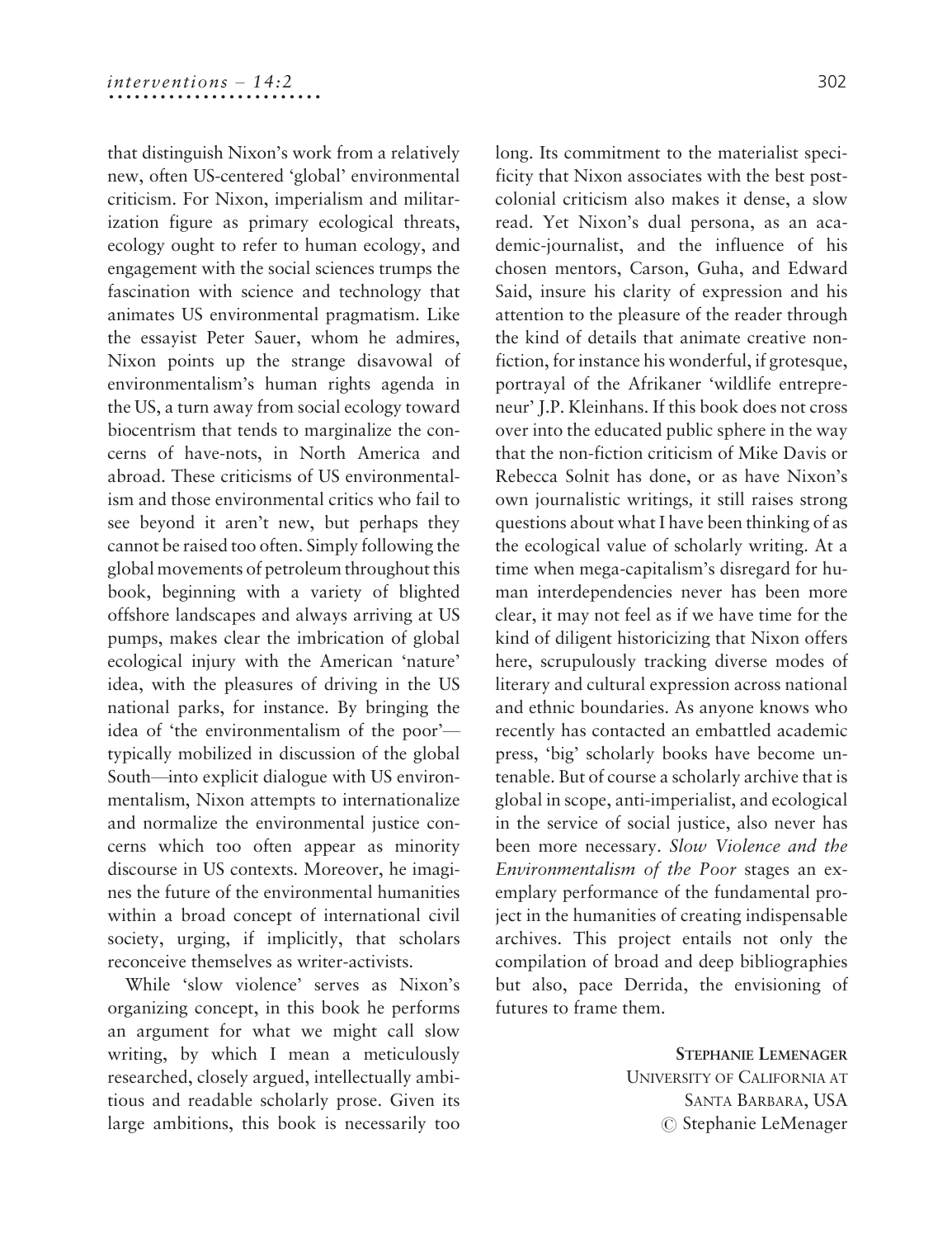#### ..........

Slow Violence Revisited: a Response to Mary Louise Pratt and Stephanie LeMenager

I am keenly grateful to Mary Louise Pratt and Stephanie LeMenager for their generous, astute, and wide-ranging responses to Slow Violence and the Environmentalism of the Poor. I am doubly grateful given the expansive, worldly character of their own work-be it Pratt's groundbreaking Imperial Eyes, her brilliant analyses of the contact zone, of planetary poetics, and of language in the contemporary arts of war or LeMenager's indispensable transnational rethinking of American Studies together with her exemplary new writing on petrophilia in verbal and visual media.

Pratt and LeMenager have helped crystallize the place within Slow Violence of the idea of futures: crucially, the future of neoliberalism and the future of dissent. As Pratt notes, 'a crisis of futurity has been neoliberalism's Achilles heel—it creates huge swaths of organized humanity who know themselves to be entirely superfluous and dispensable to any of the narratives the paradigm can generate.' We hear echoes of this insight in Mike Davis's Planet of the Slums and in the ending of Indra Sinha's great Bhopal novel, Animal's People: the disposable people are swarming at the gates, and every day their numbers swell.

At the heart of this crisis of futurity-and at the heart of my book-stands a crisis of disparity. The ruinous consequences of that disparity are indissociably social and environmental, while also marking a deep crisis within capitalism itself. As I write this, ethically unacceptable, politically unsustainable levels of disparity have become a major rallying cry for the Occupy/99% movements that have spread to over a thousand cities in some eighty countries.

And so the lost tribes of those with nothing to lose are finding each other—in Egypt and Wisconsin, on Wall Street, in Peru, Spain, Hong Kong, South Africa, and Greece. In these protests, the rhetoric of freedom and democracy—for so long cynically manipulated for neoliberal ends-is less prominent than the rallying cries for justice, fairness, equity, and (a favorite Wisconsin word) decency. These new uprisings—however they turn out—are narrowing the divide between social justice movements in the global North and the global South as people made to feel disposable rally against the fallout from a deepening disparity. Crucially, the cry for justice is being connected to a cry for the greening of justice—for taking earth's future back from the bankers and the politicians whom they bankroll, people who (in both senses of the phrase) are selling us and the planet short. One recurrent demand among protesters is for greater long-term thinking—through investment in debt relief, education, social safety nets, and in energy alternatives to an ultimately self-immolating hydrocarbon culture.

Across the world, the anti-disparity protests have become intergenerational. But they have been mounted disproportionately by the young who bear in their bodies the slow violence of neoliberalism's squandered futures—futures that are at once educational, occupational, financial, and environmental. Occupy Wall Street is suitably emblematic of all this, for the wall has become neoliberalism's symbol and strategy, whether in dealing with dissident indigenistas protesting resource plunder or in trying to wall off wealthy enclaves from the onrushing tides of climate change. Yet architecturally and rhetorically, 'Keep Out' is not a sustainable, long-term strategy.

After disaffected youths shook British cities in the summer of 2011, Labour MP, David Lammy, made an observation that has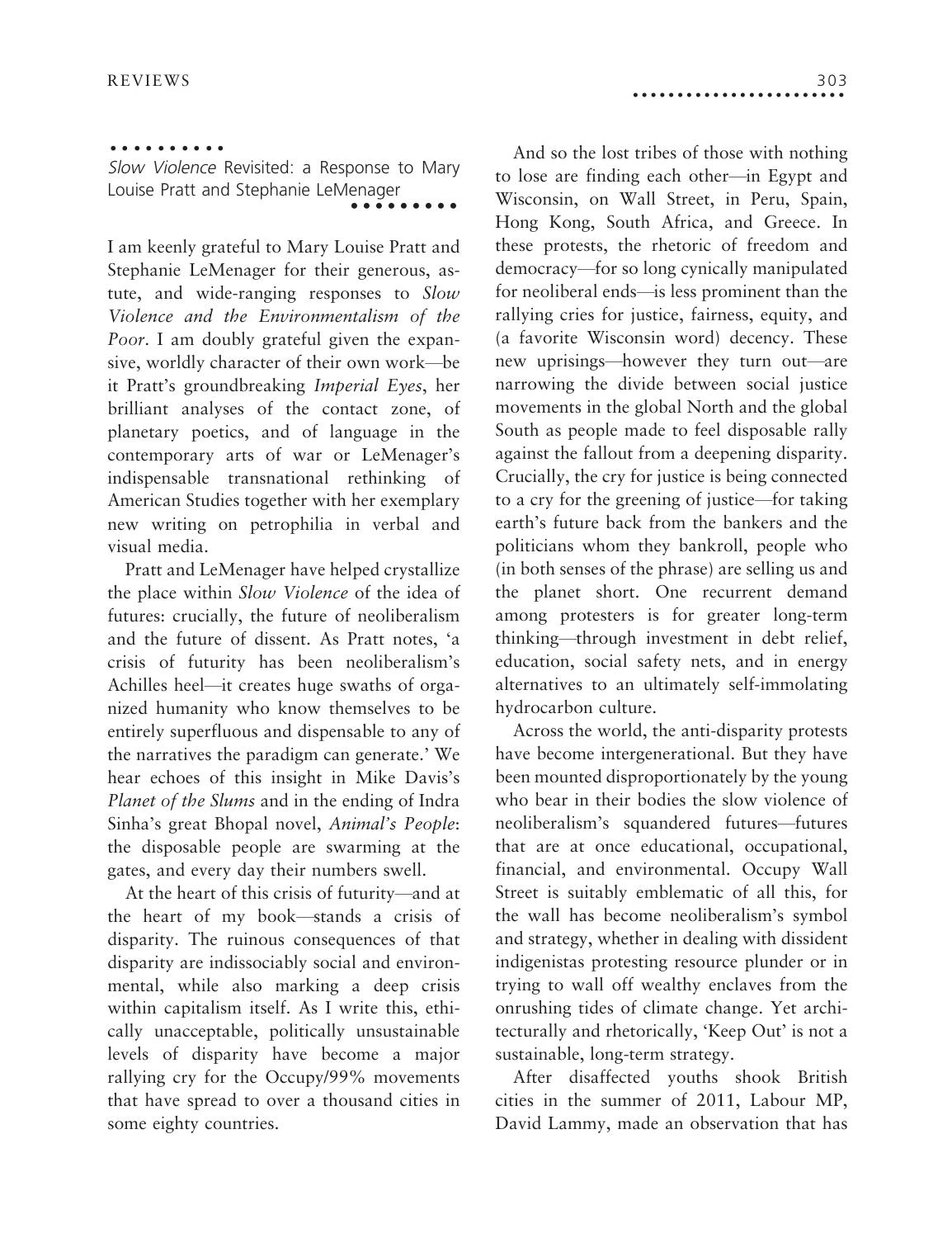broad implications for the foreshortened futures created by neoliberalism's walled exclusion zones:

Those lashing out  $-$  randomly, cruelly and violently  $-$  feel they have nothing to lose. They do not feel bound by the moral code of the rest of society because they do not feel part of the rest of society. We cannot live in a society where the banks are 'too big to fail' but whole neighbourhoods are allowed to sink without a trace. The polarisation is not between black and white. It is between those who have a stake in society and those who do not.

But you don't have to be a radical to reach such conclusions. Let's hear it from Adam Smith: 'No society can surely be flourishing and happy, of which the far greater part of the members are poor and miserable.'

\*\*\*\*

I am especially gratified by Pratt and LeMenager's responses to my efforts to generate a lexicon and an archive-a vocabulary and a methodological resource. Hopefully, that lexicon-with 'slow violence' at the center, encircled by certain satellite phrases-will prove intelligible to non-specialists. Perhaps it can contribute to a public rhetoric for better understanding and opposing the temporal outsourcing of violence and suffering.

What, then, is the relation between those public rhetorical ambitions and my book's scholarly methodology? To build bridges between postcolonial (or anti-imperial) studies and the environmental humanities is more than an exercise in interdisciplinary engineering. For the longstanding distance between these two fields is symptomatic of some tenacious assumptions that need to be allayed in the wider world: the assumption that poor people are indifferent to their environments and lack

environmental values; that environmentalism and job creation are incompatible; that green anti-imperialism is a contradiction in terms. James Baldwin once observed that 'anyone who has ever struggled with poverty knows how extremely expensive it is to be poor.' We are beginning to understand more fully how poverty is ecologically expensive—first and foremost for the poor, but ultimately, as a result, for humanity at large, as sustainable ecologies and life prospects get attritionally eroded.

As both LeMenager and Pratt note, I am trying to help develop a different kind of environmental humanities, one more grounded in social justice issues. In part this ambition comes from my sense that too few scholars in the environmental humanities are familiar with the materialist postcolonial scholarship from the 1980s and early  $90s$ work by Edward Said, Pratt, Anne McClintock, Stuart Hall among others-that could help us radically reconfigure the priorities of the environmental humanities and thereby give the field greater worldly traction.

In writing *Slow Violence* I was aware that during the post-Soviet, pre-9/11 decade—during America's dotcom boom especially—antiimperial concerns had largely fallen by the wayside in the U.S., intellectually and politically. As a result, a chasm separated emerging scholars, not least in the environmental humanities, from an older radical tradition of analyzing imperial power and anti-imperial resistance. I wanted to write a book that made a case—in the abstract and through detailed readings—for the urgent pertinence of that earlier materialist postcolonial tradition for the greening of the humanities. In short, I was convinced that if the environmental humanities continue to skirt issues of power, empire, neoliberalism, social justice, and resistance in both the global south and impoverished communities within affluent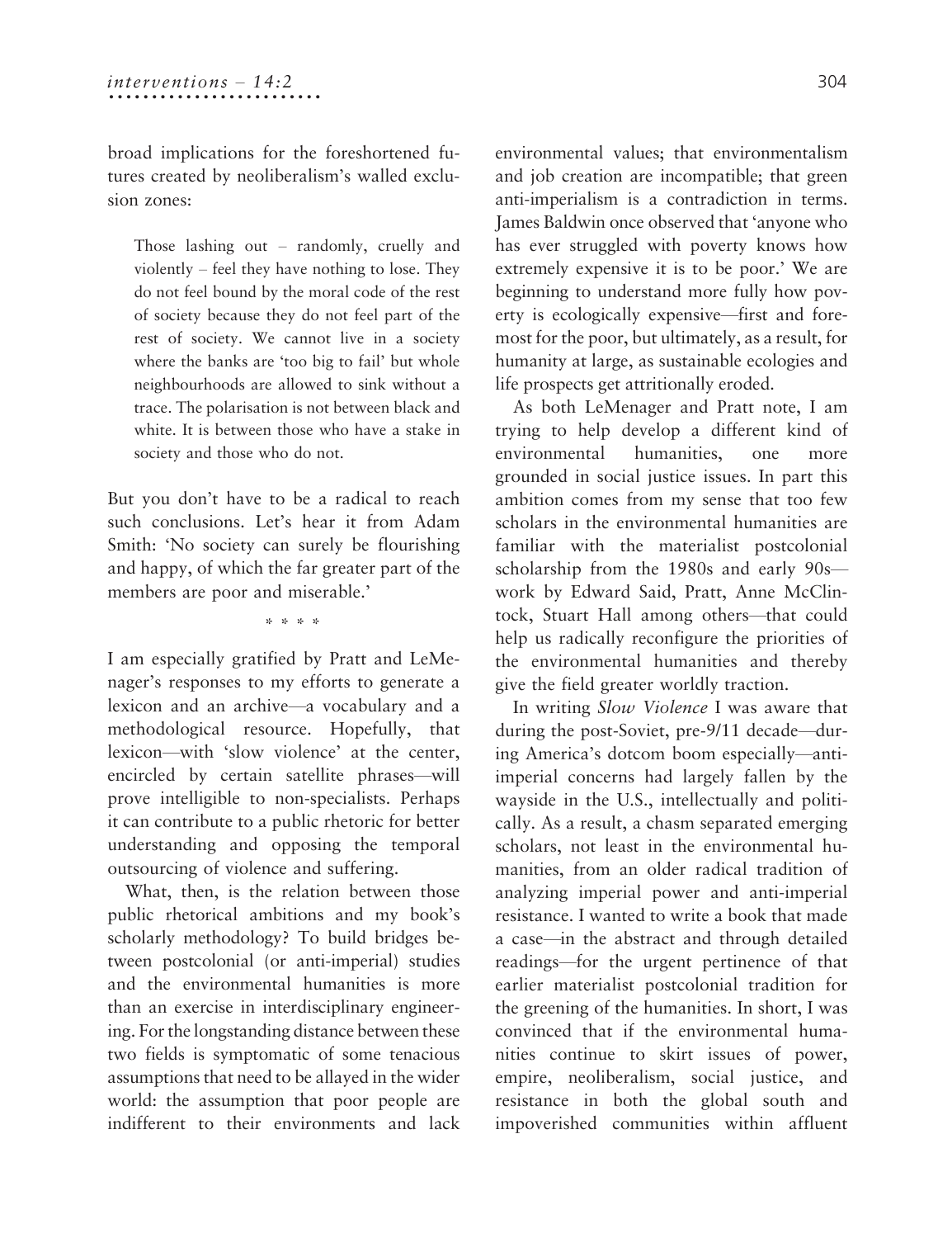societies, the field risks becoming little more than another intellectually decorative fad. I believe the environmental humanities have reason to reach, to hope, for higher things.

LeMenager astutely observes a paradoxical dimension to my project. I realized I had to write a book that was 'necessarily too long.' On the one hand, I wanted to disseminate a flexible, mobile catch phrase-slow violence-that other activists and scholars could pick up and use adaptively. On the other hand, I felt this need to generate an archive committed to, as LeMenager notes, 'materialist specificity' and 'diligent historicizing.' I felt a political and methodological obligation to show what readings might look like arising from the poco-eco reconciliation process that I was advocating.

Because of this double agenda, parts of the book are quick, parts slow, parts more public, parts more scholarly. Slow Violence isn't a consistently public book in the manner of Mike Davis or Rebecca Solnit-both of whom I admire immensely—for the primary reason that I decided to enfold into the text detailed, historical, materialist literary analyses. If Davis had analyzed favela novels from around the world in Planet of the Slums the public reach of his book would have shrunk considerably. But in addition to public writing, I do believe in the value of creating an archive as a pedagogical resource. I also appreciate that, in our cyberspatially scattered, time-scarce lives, big archival books are typically not read from cover to cover but accessed through the index-by someone interested in forests but not in oil, in neoliberalism but less so in postcolonialism. For this reason, I decided to write a large but segmented book that could be read either in its entirely or in micro-units of just a few thematic pages that could be consumed nonsequentially.

Let me turn to address Pratt's crucial question about the 'unfinished business' of integrating human and non-human perspectives on slow violence. We are witnessing some lively, overdue engagements among fields that have mostly hitherto had little to do with each other: environmental studies, postcolonial studies, native studies, and transnational American studies among them. But some resilient silences remain. Pratt underscores one of them: why in work on the environmentalism of the poor is the focus so squarely on humans? What would it take—and this is surely a critical task-to integrate into such a project non-human life forms?

This is a vital question with implications that reach far beyond the ambitions of any individual book. Relevant here is the largely parallel development of two zones of convergence among the environmental humanities, the social sciences, and the biological sciences: first, the convergent zone around environmental justice, postcolonial studies, and the environmentalism of the poor; second, the convergent zone around Animal Studies, Posthuman Studies, ontology, and bioethics. In anthologies and special journal issues, at conferences, and in the classroom, one witnesses, again and again, these two domains passing each other like ships in the proverbial night.

Let me hazard some broad brush generalizations about the dominant trends in Animal Studies that have kept its methods and concerns distant from those that inform poco-eco and environmental justice scholarship. As the name suggests, Animal Studies exhibits a strong mammalian (and to a lesser extent avian) leaning. Companion species are front and center as are the emotional lives and communicative methods of charismatic megafauna (African elephants, Siberian tigers, grizzly bears, timber wolves, humpback whales). Comparatively little attention is paid to the

\*\*\*\*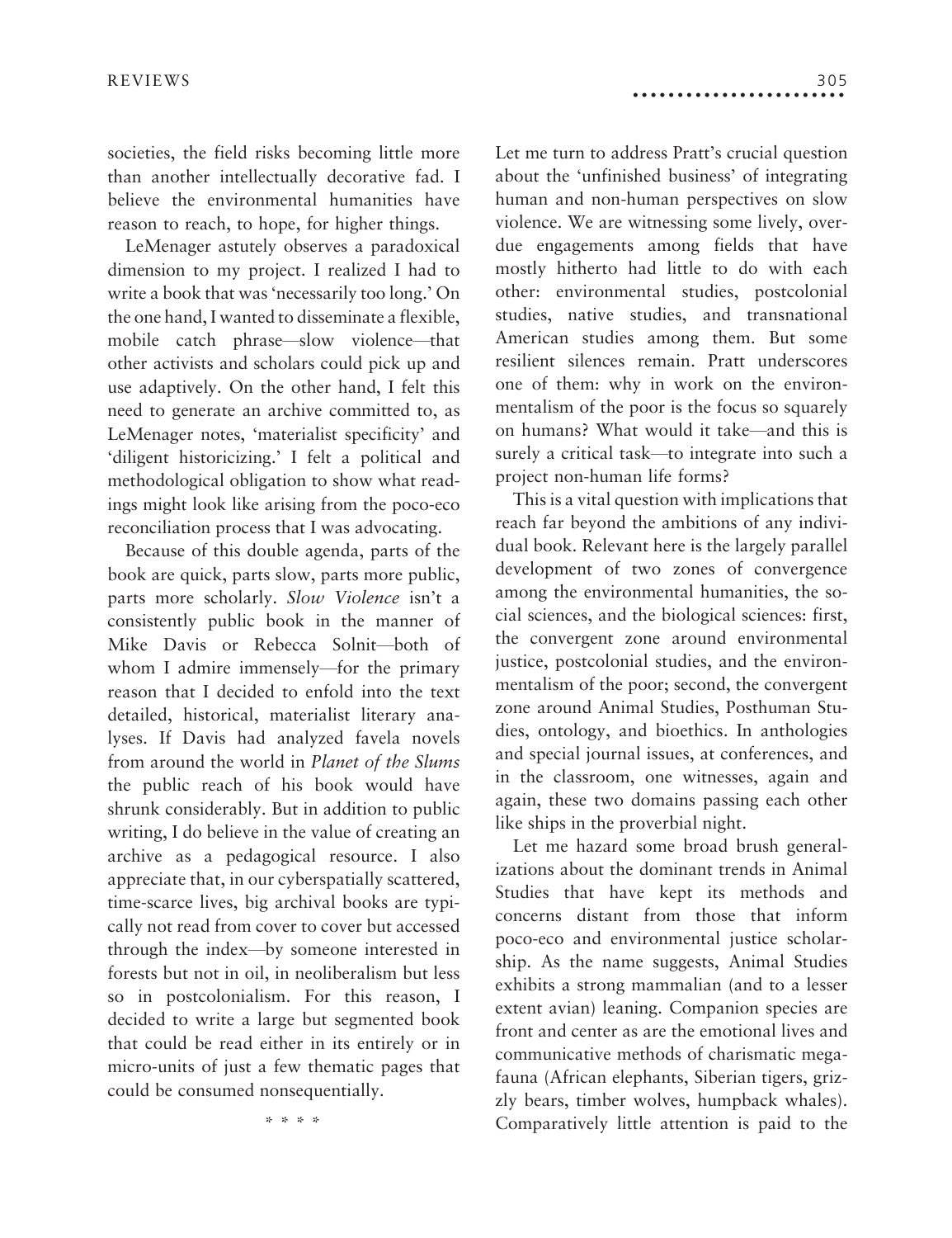vast majority of (in both senses of the phrase) faceless non-human life forms. It is as if mainstream Animal Studies has decided to invert the vegan slogan, 'Nothing with a Mother, Nothing with a Face.' In Animal Studies mothered faces rule.

Much of the field appears to revolve around three questions. First, how similar to humans are mammals/birds? Second, and conversely, how animal are humans? And third, what ethical obligations do humans have to sentient, higher order animals? All three questions are salient and potentially profound, yet they risk reverting, under the guise of selflessness, into another kind of human-centered species narcissism.

There are urgent socioenvironmental questions that Animal Studies too seldom addresses. For instance, how far can we push the adaptive capacities of ecosystems, in all their biotic complexity, before they buckle and collapse? It would be reassuring if for every twenty Animal Studies essays on canines or felines there were one essay on the krillzooplankton-phytoplankton crisis that imperils marine food chains or, for that matter, one essay on the pollination crisis. I would suggest, then, that Animal Studies might benefit from becoming more spineless. Some invertebrate courage could help connect the field to the ecosystemic adaptation and survival questions that are often powerful drivers of the environmentalism of the poor.

Within the literary humanities, Animal Studies has chosen philosophy as its primary interlocutor. Some strong work has emerged from this literary-philosophical dyad, but it has also proven limiting. It has led to certain involuted tendencies, among them, all too often, a closed, self-satisfied language accessible only to initiates. When European philosophers like Agamben, Derrida, and Heidegger emerge (yet again) as a literary field's almost obligatory touchstones one senses squandered opportunities. What about the rich, non-European thinking about human-non-human relations? And, within the university, what about all the other expansive, interdisciplinary conversations that might emerge from engagements with, say, rural sociologists, cultural geographers, and limnologists, conversations that might deepen and diversify our understanding of human-nonhuman entanglements?

So Pratt is exactly right to point to this 'unfinished business.' To my knowledge, there is no scholarly work that has successfully bridged the environmental justice-Animal Studies divide as currently constituted. Slow Violence and the Environmentalism of the Poor situates itself very much in the former camp. In part this was a consciously remedial decision-an attempt to counter some of the blind spots that derive from species thinking, not least a certain kind of panhuman transcendentalism as articulated by the affluent. Rather than species unity I wanted to underscore neoliberal disparity, hoping thereby to render more visible the diverse experiences (and economic underpinnings) of socioenvironmental suffering, survival, creativity, and resistance. Such diverse experiences impactand are impacted by—the life prospects of all the biota that constitute the ecosystems which poor communities inhabit.

Literature from and about the global South offers lively imaginative alternatives to the methodological impasse that has impeded efforts to connect Animal Studies with environmental justice studies. One thinks, for example, of the Trinidadian-Canadian Shani Mootoo's gothic Caribbean novel, Cereus Blooms at Night, of Mia Couto's Mozambican fictions, and of the West African fantasia that is Ben Okri's Famished Road. All these hungry worlds are also species-porous. And all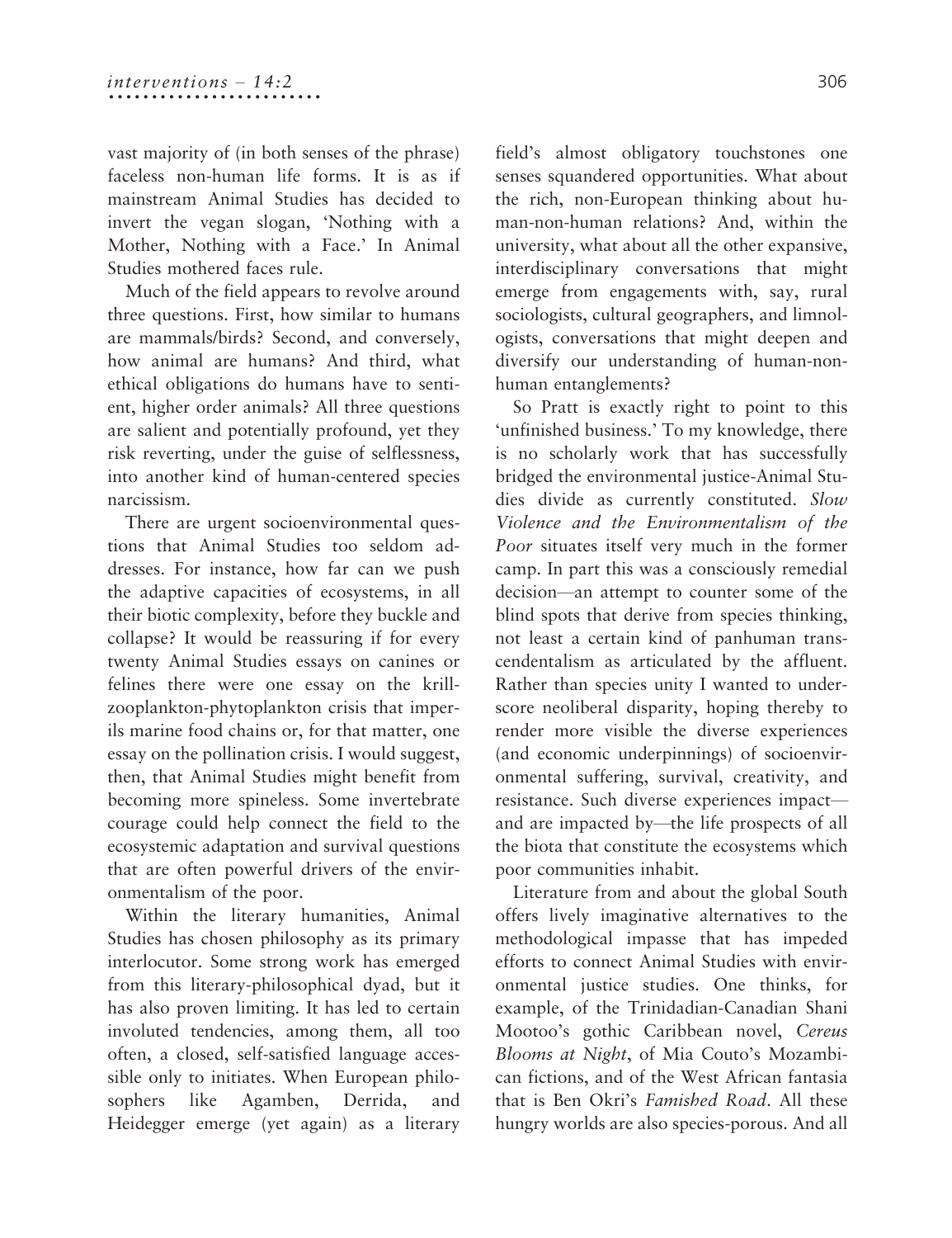these writers are alive to the physical and numinous agency exerted by non-human actors, be they animal, vegetable, geological, or ancestral-humanity's buried but unextinguished, shape shifting dead.

Alongside such novels, we can turn to Anna Tsing's Friction: An Ethnography of Global Connection for her exemplary, creative engagement with non-human forms of environmental agency. Tsing's book offers a methodologically unclassifiable, makeshift account of a resource frontier; Friction jostles with stories and theories about migrations and transmigrations—among continents, islands, species. Through her sensory and narrative immersion in the forest forms of Indonesia's Kalimantan, Tsing taps the energies moving between human and non-human forces (both animal and botanical). At the same time, though, Tsing remains alive to the social justice stakes, recognizing that 'frontiers create wildness so that some—and not others may reap its rewards' (27). Tsing thereby does something quite rare: she succeeds in thinking through forms of non-human vitality without suppressing questions of socioenvironmental disparity-of the unequal access that different human groups have to the environment, as sustenance and resource.

\*\*\*\*

Pratt rightly asks whether 'the cruelties that provoked Slow Violence [have] in fact been so slow,' noting the rampaging destruction wrought by neoliberalism during three quick decades. I would suggest that the perceptual instability of speed is a critical feature of our age—the answer to 'how fast?' depends very much on who is doing the measuring. Climate scientists and geologists are generally horrified by the breakneck transformations that hydrocarbon-propelled cultures are wreaking on the planet. To that end, they have tried to generate a rhetoric that registers their alarm, by coining, for example, the term the Great Acceleration to describe the historically unprecedented, high-speed transformations that humans (especially rich-society humans) have wreaked on the planet's life-sustaining systems since World War II. Similarly, many scientists now speak not just of species loss, but of 'accelerated species loss.' In a kindred spirit, George Monbiot urges us to dump the term 'climate change' (too languid, too mild-mannered) and replace it with references to a sudden 'global climate crash.'

But suddenness is relative. One of the things I grapple with in my book is the paradoxical impact that the digital era is having on environmental thinking and activism. Digitallylinked humans have a great new capacity to connect and organize in the instant, but this technological hegemony of the instant may be debilitating in other ways. In a new media context is it harder or easier to persuade people to perceive—and act upon in a sustained way slow violence as unacceptably, brutally rapid?

Often our core challenge is how to track and mobilize against multi-speed forms of violence, in complex combinations of slow and rapid. At Bhopal, for instance, some 3,800 died instantly from the spectacular December 2-3, 1984 explosion. Within weeks another estimated 3,000 people had died. In the intervening twenty-seven years, a further 8,000 fatalities have resulted, while between 100,000 and 200,000 people suffer ongoing, debilitating health effects from their exposure. Each year, the monsoon rains flush the heavy metals and toxic compounds that remain on the site into the aquifers, creating a fresh cycle of annually upgraded health hazards. In December 2009, twenty-five years after the explosion, the BBC tested a heavily used hand pump and discovered that the water contained 1,000 times the WHO-recommended safe levels of the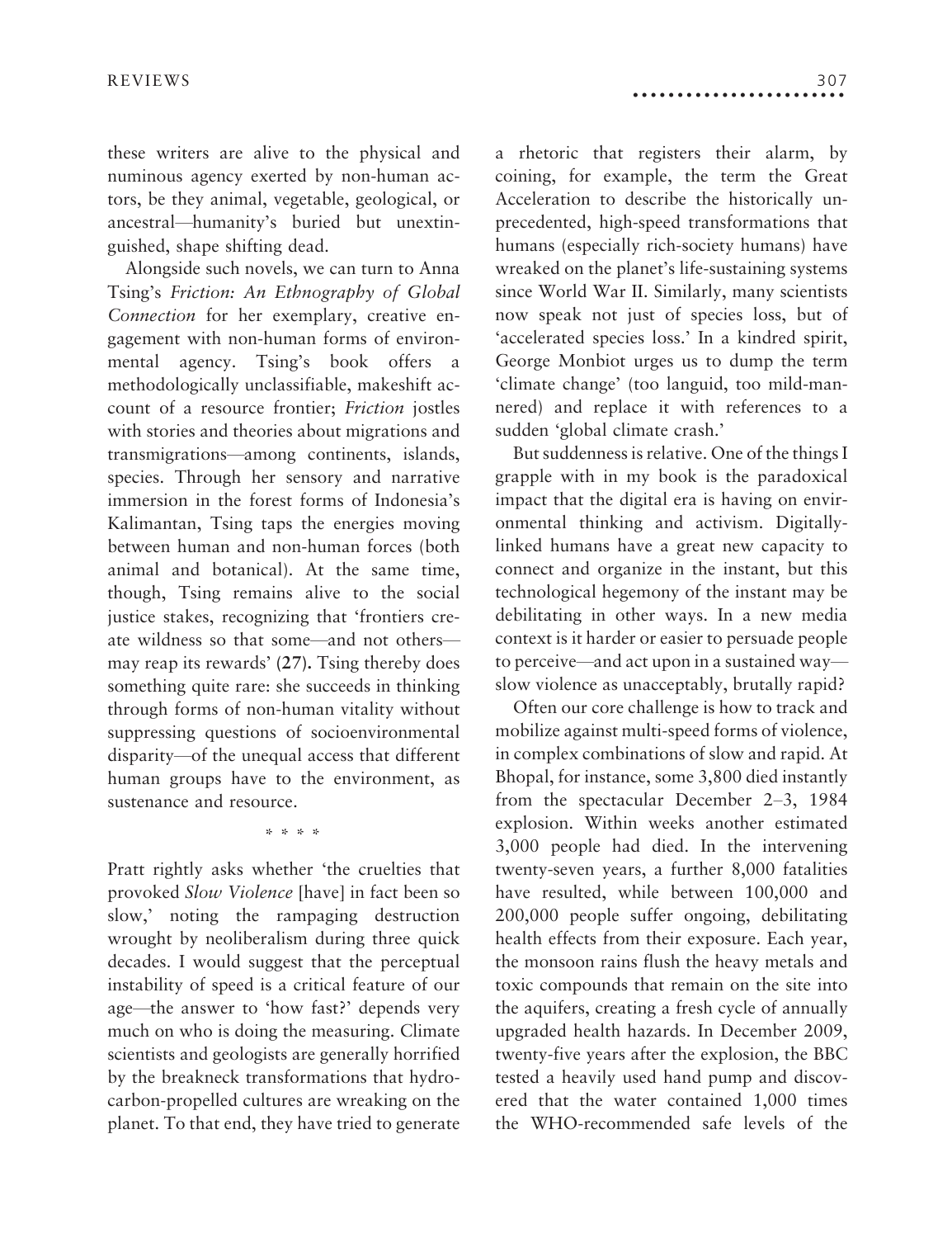carcinogen carbon tetrachloride. Faced with a multi-speed hazard like this, the Bhopal Survivors' Movement has had to find creative ways of keeping media attention trained on the flaring and ebbing slow burn of the aftermath, rather than the official event, the fiery explosion, that is too easily dismissed as historical.

\*\*\*\*

Pratt underscores the relationship between slow violence and slow resistance—those 'survivals, refusals, and persistences' that shape our world. She notes, in this context, how postcolonial criticism has tended to bypass 'what we call the indigenous.'

The Mariosol de la Cadena essay to which she refers us is exemplary in thinking through the complex socioenvironmental resistance mounted under the banner of the indigenous in Peru and Ecuador. De la Cadena underscores, in the process, the critical role that indigenous cosmologies play within such sustained refusals.

Postcolonial criticism's shallow engagement with the indigenous as a category is symptomatic of the field's emergence in relation to four principal geographical regions: Africa, South Asia, the Caribbean, and the Middle East. In none of these regions is the question of the indigenous as front and center as it is in the Americas, south and north. Postcolonialism's regional preoccupations (coupled with its linguistic bias toward the Anglophone and Francophone) have contributed to the continued marginalization of the Americas. There are encouraging signs that this is shifting, ranging from the work of Fernando Coronil to the way Sean Teuton and other Native scholars have begun to engage (and thereby transform) postcolonialism.

That said, most of the writers I discuss in Slow Violence-Ken Saro-Wiwa, Wangari, Maathai, Njabulo Ndebele, Abdulrahman Munif among them—are by any standards indigenous. For

Saro-Wiwa, the socioenvironmental conflict in the Niger Delta was not a conflict between indigenous and non-indigenous groups, but between a disempowered indigenous microminority and an authoritarian state controlled by Nigeria's dominant indigenous groups, in cahoots with transnational corporations. In a situation like that, the indigenous as a discourse of socioenvironmental resistance cannot assume the charged historical potency that it does across much of the Americas.

As I write this, indigenistas in Bolivia have just won a socioenvironmental victory—major in itself and as a symbolic spur to others. After a 65-day hike to La Paz from the TIPNIS region, the protesters secured from President Evo Morales a signed agreement banning a Brazilian-funded highway through their Amazonian homeland. A recent study had projected that over the next eighteen years the highway would have resulted in the deforestation of 64% of the region. The protesters' victory is doubly heartening because of the conjoined terms in which they mounted their resistance. The indigenistas insisted that the road—touted as 'development'--would render their culture vulnerable to colonization through illegal settlement, while also insisting that it would compromise the region's vulnerable biodiversity through incremental deforestation. And thus these once-marginalized indigenistas have fortified their cause by invoking the interconnected values of cultural survival and ecological sustainability. In preempting a grandiose project that would have set in motion a corrosive slow violence, they have thwarted what would have become, in physical and temporal terms, a long highway of harm.

ROB NIXON UNIVERSITY OF WISCONSIN-MADISON, USA © Rob Nixon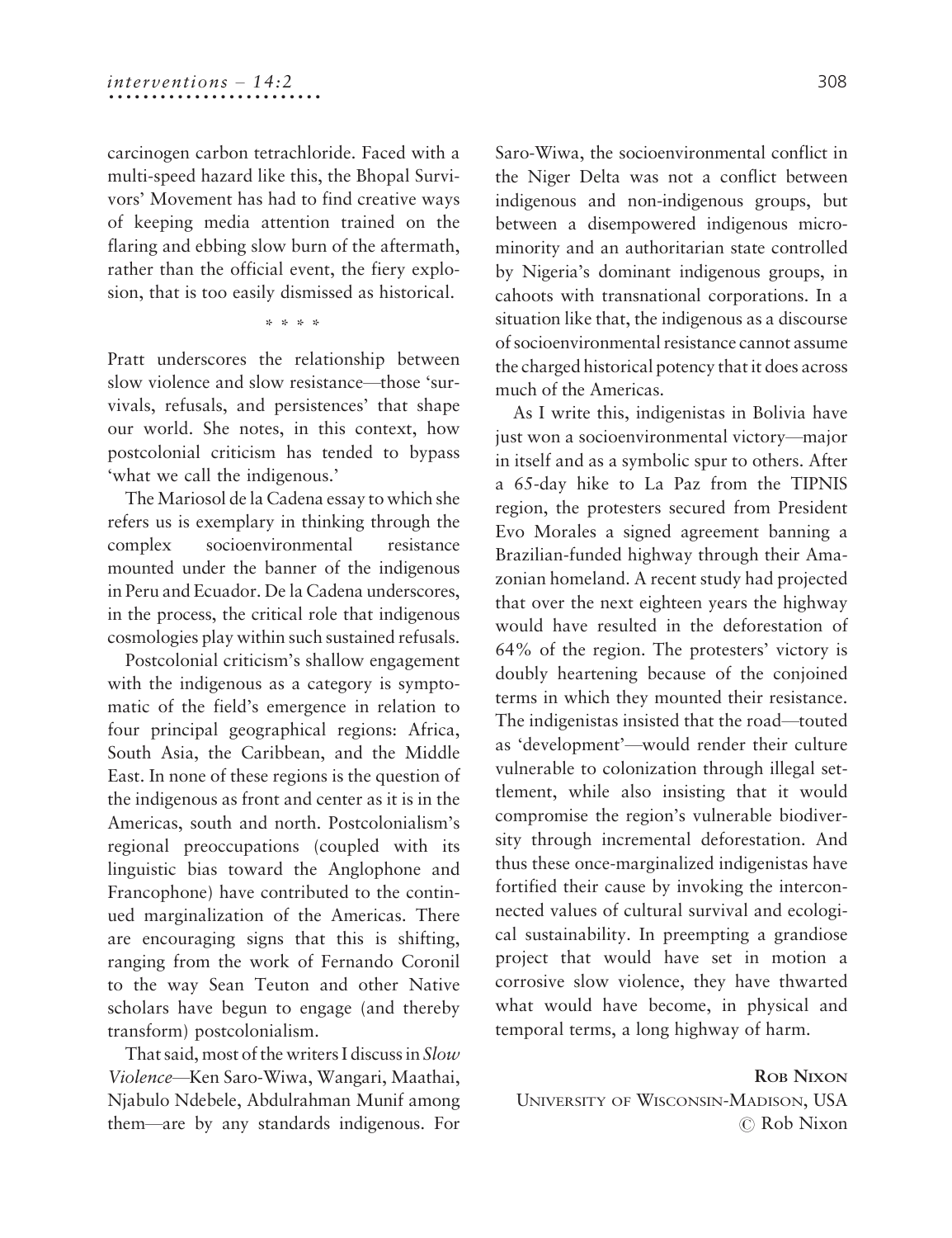## References

- Achtenberg, Emily. 'Bolivia: Indigenous Groups March Against TIPNIS Highway'. [nacla.org/blog/](http://nacla.org/blog/2011/8/12/bolivia-indigenous-groups-march-against-tipnis-highway) [2011/8/12/bolivia-indigenous-groups-march-against](http://nacla.org/blog/2011/8/12/bolivia-indigenous-groups-march-against-tipnis-highway)[tipnis-highway](http://nacla.org/blog/2011/8/12/bolivia-indigenous-groups-march-against-tipnis-highway)
- Anon. 'Evo Morales Signs New Law Forbidding Construction of a Road Project'. [www.bbc.co.uk/](http://www.bbc.co.uk/news/world-latin-america-15445538) [news/world-latin-america-15445538](http://www.bbc.co.uk/news/world-latin-america-15445538)
- Baldwin, James. The Price of the Ticket: Collected Nonfiction, 1948-1985. New York: St. Martin's Press, 1985.
- De la Cadena, Marisol (2010) 'Indigenous Cosmopolitics in the Andes: Cocneptual Reflections Beyond Politics', Cultural Anthropology 25: 334-370.
- Monbiot, George. 'Subsidizing the Climate Crash'. [www.monbiot.com/2009/07/06/subsidising-the-cli](http://www.monbiot.com/2009/07/06/subsidising-the-climate-crash/) [mate-crash/](http://www.monbiot.com/2009/07/06/subsidising-the-climate-crash/)
- Smith, Adam. The Wealth of Nations. 1776; rpt. New York: Modern Library, 1994.
- Wintour, Patrick. 'UK Riots: Four Days of Chaos That Reshaped the Political Landscape'. [www.guardian.](http://www.guardian.co.uk/uk/2011/aug/11/uk-riots-cameron-miliband-aftermath) [co.uk/uk/2011/aug/11/uk-riots-cameron-miliband](http://www.guardian.co.uk/uk/2011/aug/11/uk-riots-cameron-miliband-aftermath)[aftermath](http://www.guardian.co.uk/uk/2011/aug/11/uk-riots-cameron-miliband-aftermath)

# Reviews

..........

The Divided World: Human Rights and Its Violence. By Randall Williams. Minneapolis: University of Minnesota Press, 2010. Pp 158. ISBN 9780816665419. \$60.00 (hbk). ISBN 9780816665426 \$20.00 (pbk). ........

The effects of decolonization, US foreign intervention, and nongovernmental human rights activism on international politics have spurred critics in recent years to examine the frames through which these political events and practices have been interpreted. By focusing on how violence and justice are portrayed in political practices and recorded in history, Randall Williams' book declares the importance of historicizing and contextualizing the development of postwar human rights discourse. Williams' energetic introduction not only maps the structure of his argument and the materials he engages, which are wide ranging—from films and plays to court and NGO documents-but also clearly lays out the historical and philosophical theories of his analysis. Historicizing the development of idealized concepts of global civil society and post-Cold War militarization, Williams contends that imperialist interests have always been intertwined with international justice. Examining imperialist power and human rights'ideological affinity' provides the foundation for Williams to deploy the second part of his argument, which promotes the potential of counter-narratives and archives to engage more effectively with justice and solidarity (xxiv).

Central to Williams' project is an interrogation of the privileging of an ahistorical, transcendental principle of nonviolence. In his first and second chapters, he critiques human rights organizations with an absolute commitment to nonviolence such as Amnesty International (AI). Such commitment resulted in AI removing Nelson Mandela from its list of 'Prisoners of Conscience' in 1964, just a few years after the organization was founded. The African National Congress (ANC) had 'begrudgingly decided to advocate the careful use of violence' despite the fact that nonviolence was an 'integral part of the organization' (8), a decision that Mandela affirmed in his public court defense that year. Williams argues that the central debate in this situation was not, fundamentally, one of violence versus nonviolence, but rather that Amnesty International's decision reflected an unwillingness to consider 'historical conditions that might come to serve as a justification  $-$  political and moral  $-$  for the taking up of arms' (11). Furthermore, this stance is one that is shared by other international human rights NGOs and is symptomatic of a widespread resistance by these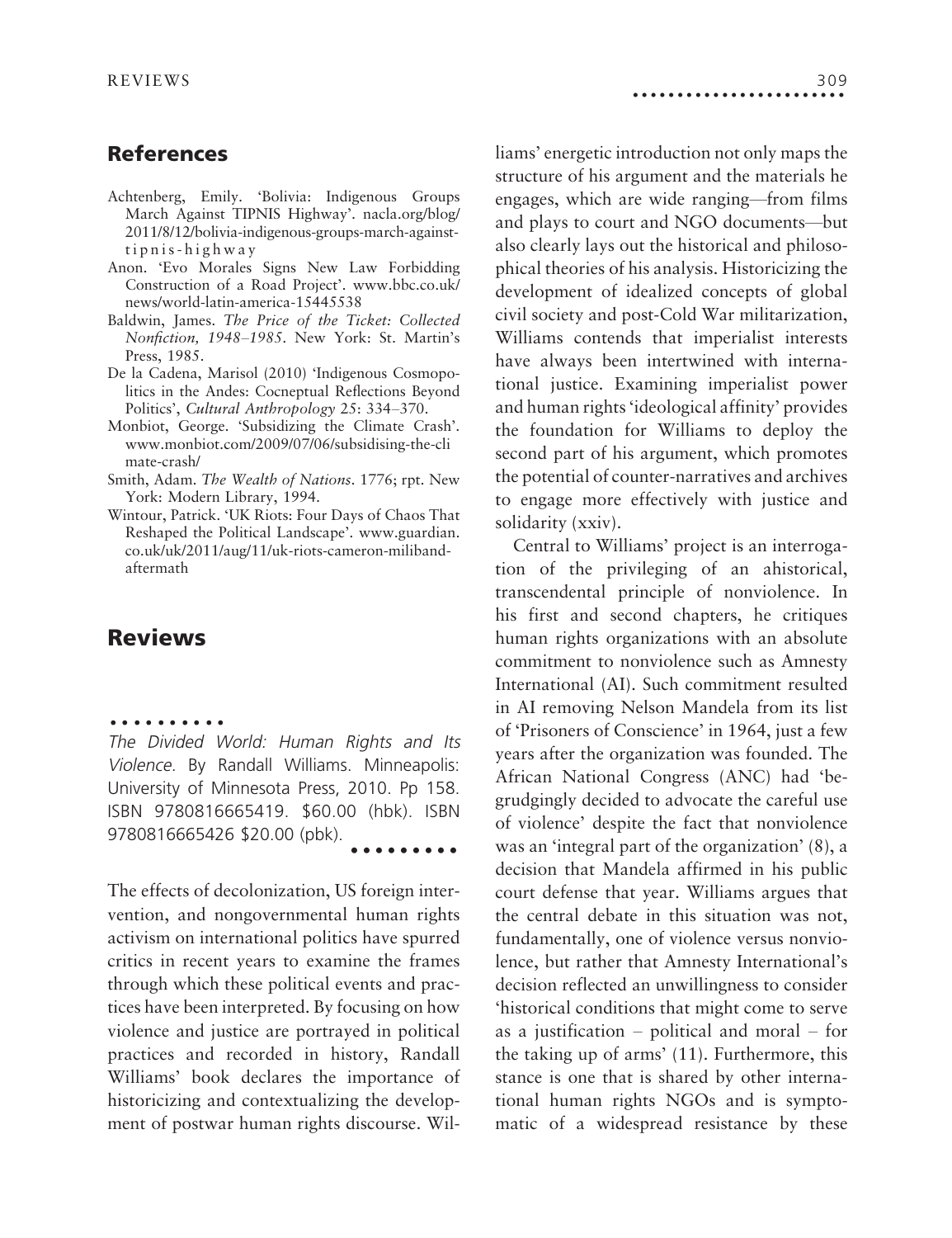organizations to give aid to those who may find themselves unable to resist in any other way. Ultimately, Williams argues, the principle of nonviolence neglects the fact that legal means are often an untenable resistance or revolutionary tactic.

In his second chapter, Williams extends his critique of NGOs to organizations such as the International Lesbian and Gay Human Rights Commission (ILGHRC) that did not address the murder of more than 15 lower-class travesti in Mexico until a 'prominent gay activist and wealthy doctor' was added to their number. In this example, the initial murders became a 'narrative supplement to the murder of the cosmopolitan middle/upper class gay subjects' (34). Williams reads into this a class politics imbedded in international gay rights that devalues certain lives in favor of others that will generate more sympathy and funding from their 'largely white and middle class' American base, a base largely affected by an '(inter)national ideological framework that... devalues certain lives south of the border' (38). Together, chapters one and two provide compelling insights into the ways in which international human rights organizations reinforce an 'imaginary geopolitical divide between first and third worlds, democratic and barbaric nations' (29).

Williams remains unclear on the persistence of the problematics of this divide in Chapter Three, but does so while turning toward an interrogation of official US foreign intervention. Through a reading of the films Hotel Rwanda and Caché, he examines how shame operates within the discourse of human rights. By shaming Western viewers into an acknowledgement of their own responsibility and accountability in regards to human rights violations (the narrative of 'we should have done something' [49]), these films elide the significant ways in which the US  $was$  involved in, and in fact at times enabled, these violations. The 'shame,' therefore, relies on an ahistorical vision of the US as non-complicit in the majority of twentieth-century genocides. This analysis leads to Williams' assertion that 'Western humanitarian intervention is guided by a brute calculus of power' (68). Williams follows up on the critique of the US that emerges in this chapter in his Coda, extending his indictment of the Bush administration's crude and blatant imperialist strategies with a discussion of the Obama administration's 'preferred cloak of the neoimperial state' (114).

In Chapter Four, Williams focuses on truth commissions, which he describes in his introduction as human rights' most 'crowning achievement' (xxvi). Human rights juridical procedures like these, he argues, try to 'convert violence into nonviolence' (71). The two literary texts he examines demonstrates, however, that in moments of radical crisis like apartheid or totalitarianism, the state fails to maintain the 'necessary fictions of Law,' and thus produces 'signs of nonconvertiblity' (70). Nonconvertablity always exists, but is not always apparent, but when the state attempts to revise past acts of violence through commissions, nonconvertablity appears because extreme violence cannot be converted to nonviolence. Ariel Dorfman's play Death and the Maiden and Darwin Flakoll and Claribel Alegría's Death of Somoza, both in less and more effective ways, show that nonviolence cannot 'disinstall violence from history' (74). Instead, they illustrate that there can be no absolute choices in politics. Reading the 'nonconvertiblity' in these texts, Williams urges other literary critics to examine these works and others as a 'counterarchive.' This archive works to imagine 'possibilities beyond what is sanctioned [...] beyond the juridical instance' and, also importantly, represents a 'manifestation of solidarity' (91).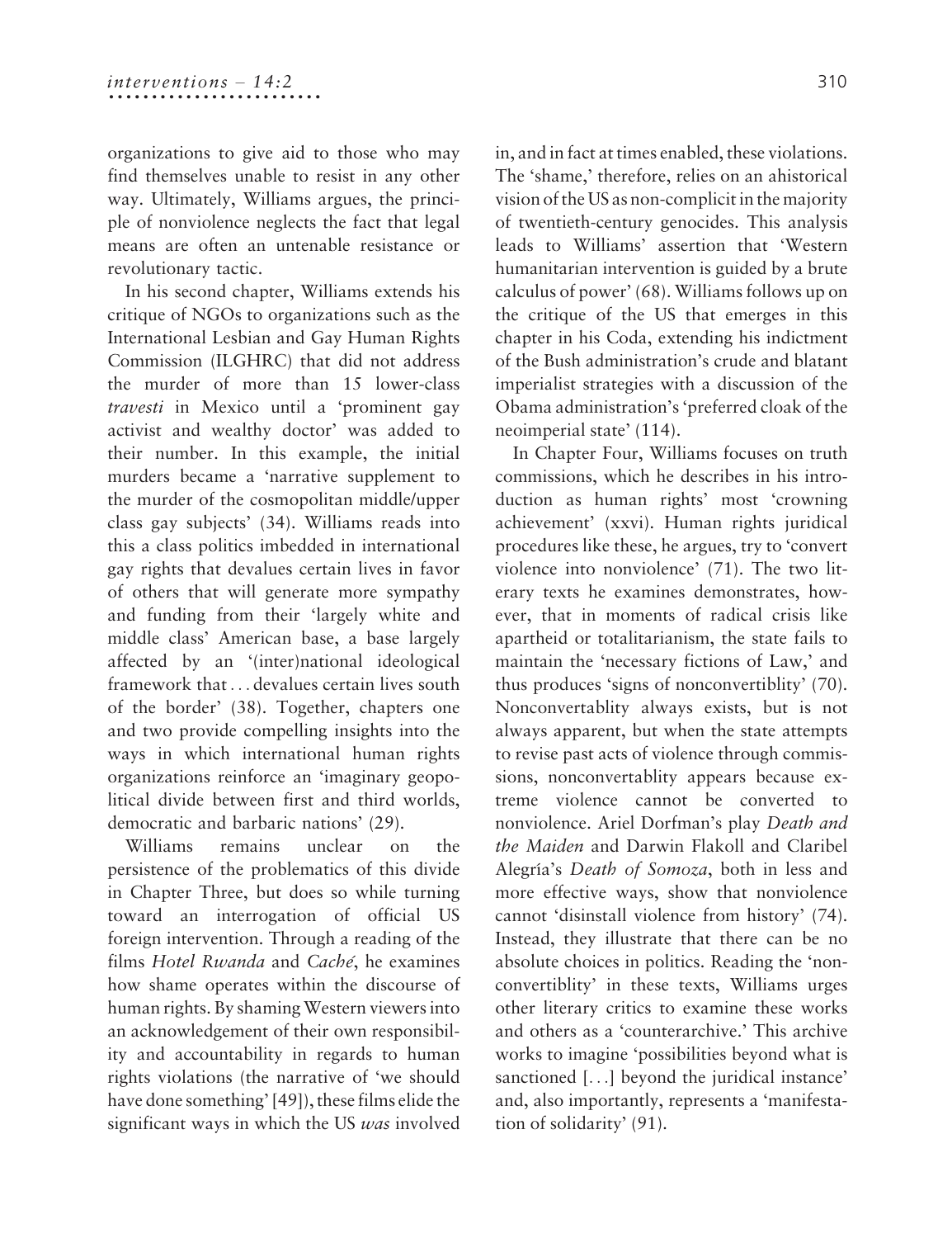The final chapter turns to Fanon's theory of liberation and violence—the seeming foundation of most of Williams' analyses. Williams characterizes Fanon's theory, against critics like Hannah Arendt and Homi Bhabha, as a strategic, historicized and 'politico-epistemological project attempt[ing] to articulate a different kind of international urgency and solidarity' (105). Arendt and Bhabha are critical of Fanon's concept that 'violence is the form of relationality itself' because they view it as untenable and problematically inexhaustible (Williams 99). Also, Fanon's theory appears contradictory to liberal humanism (Williams xxviii). Yet productively read, anticolonial violence, according to Williams and Fanon, possesses the potential to imagine 'possibilities beyond what is sanctioned, beyond what it is possible to say out loud publicly' or even in the juridical instance (Williams 91). Overall, this final chapter points to postcolonial and decolonization theorists from Fanon to Pheng Cheah to show nonjuridical counter-discourses of solidarity in opposition to 'idealizations that persistently obscure the law-making and lawpreserving function of international institutions' like cosmopolitanism (106). Thus, this chapter helpfully contextualizes Williams' analysis of human rights within the larger field of postcolonial studies.

Williams makes a good case for reinterpreting decolonization violence and its productive capacity to 'articulate a different kind of international urgency and solidarity,' which has far reaching impacts on the tasks of postcolonial literary and cultural theorists. However, we wonder if his articulation of human rights discourse, as having an absolute relationship with imperialism, might cover over the ways that human rights discourse has been creatively and effectively appropriated, translated, 'indigenized' and/or rede-

REVIEWS <sup>311</sup> ........................

ployed in some neocolonial and decolonized settings. What can be most productive is not choosing a term such as 'nonviolence' in an attempt to encompass and predetermine all responses to human rights violations, but rather finding terms that incite dialectical discussions. 'Vulnerability,' for example, has the potential to cover over the singularity of the victim, but it simultaneously enables the victim to enter into social networks on the local and global level. Though individuals will have to communicate their experience through the Western dominated discourse of human rights, this discourse nevertheless enables a powerful space for their own response to vulnerability.

Overall, Williams' theoretical rigour and impassioned engagement can serve as a model for those dissatisfied with the ways in which human rights discourse has been used and manipulated to serve opposing goals. His work reminds critics of the importance of interrogating any framework that offers an easy answer and we hope that others will engage with the critique that he has begun in these pages.

D. C. B. HACKER AND SARAH GROENEVELD UNIVERSITY OF WISCONSIN-MADISON, USA  $\odot$  D. C. B. Hacker and Sarah Groeneveld

.......... Nostalgia for the Future: West Africa after the Cold War. By Charles Piot. Chicago, IL: University of Chicago Press, 2010. Pp. 216. ISBN 978-0-226-66965-6 **.........** 

'The future' has captured the contemporary anthropological imagination, and nowhere more so than in Africa. Unmoored from a Cold War teleology that seemed to hold in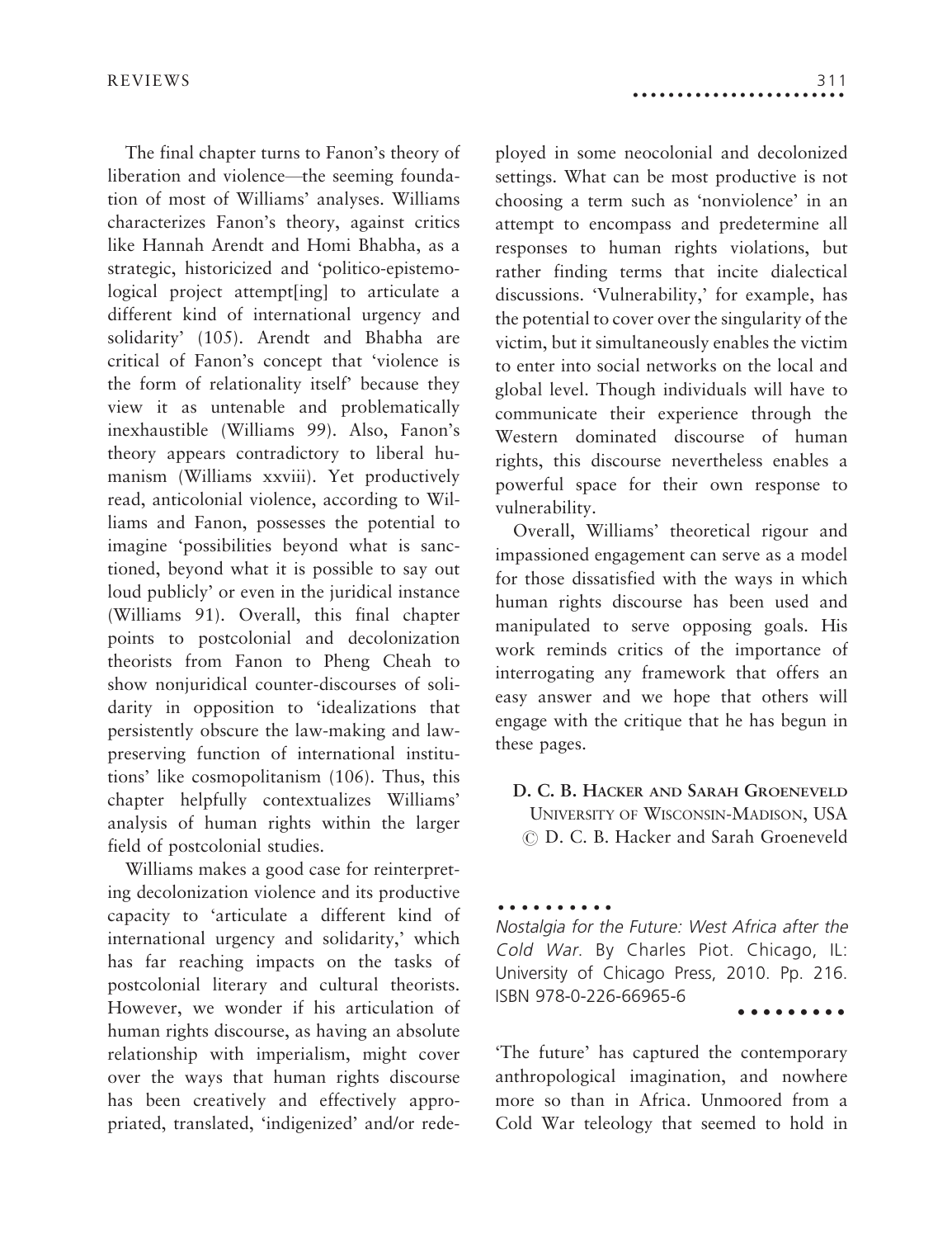place both Eyadéma's repressive dictatorship and Togolese expectations of modernity, Togo, as described by Charles Piot in Nostalgia for the Future: West Africa after the Cold War, is a place that fuses possibility and despair in every gesture. Even as many Togolese strive to dismiss their past (construed as 'tradition' and 'culture,' located in villages, chieftaincies, and witches), a future seems to elude their grasp. The title, Piot writes, 'indexes Togolese longing for a future that replaces untoward pasts, both political and cultural' (20). This longing is made manifest in Christian narratives about the end of the world, and in the rejection of village 'traditions' and the elders that uphold them as satanic, as well as the efforts of Togolese to escape Togo altogether. Nostalgia for the Future 'attends to the inventions of everyday Togolese under crisis' by tracking those who 'jettison their past and commit themselves to a future without a telos and ... evacuate a space they call home' (20).

The book's first section provides an overview of Piot's argument, and a political history of postcolonial Togo focused around Eyadéma's cult of personality. The second section consists of a chapter on the emergence of Pentecostalism in Lomé and along the coast, and a chapter on the playful ways Togolese manipulate the lottery for green cards enabling emigration to the United States. In the third section of the book, Piot returns to the site of his long-term fieldwork among the Kabre in the hills of northern Togo. The fourth chapter describes tensions between charismatic Christian churches and the village-based 'ritual/authority system' (104), while the fifth explores transformations in village-level development initiatives. Through these, Piot traces the reconfigurations of temporality and spatiality that accompany the deterioration of the relations of ritual

and state authority that once connected village to metropole, 'the demise,' he attests 'of an entire cultural system, and the political culture that patronized it' (163).

The book's greatest strengths lie in Piot's depth of knowledge about Togo, the level of detail in his ethnographic data, and the dense relationships and personal histories upon which he draws. The data he presents is clearly that of a seasoned fieldworker. Ambitious in scope, Nostalgia for the Future contributes to the study of postcolonial politics by illuminating a political subjectivity that seems to eschew the very realms in which political power has long been constituted in Togo, namely, state institutions and the village chieftaincies through which the state has operated. As he attempts to square these 'desires for displacement' (20) with an everyday liveliness insufficiently captured by terms like 'getting by' or 'making do,' Piot seems to ask: What politics can we see in charismatic Christianity and witchfinding, in bids for child sponsorship and visa lotteries, when the possibilities for effective political change at the level of the state have run dry?

The book's focus on 'changes in the cultural-political terrain of Togo since the end of the Cold War' (5) leads Piot to conclude first, that the end of the Cold War represented a more substantial break from colonial governance than did the end of colonialism itself  $(5; 13-14)$ , and second, that the 'postcolonial theory' that grounded his earlier work is insufficient to the task of theorizing these changes  $(7-8; 16)$ . Piot turns to anthropological and theoretical literature that elaborates a neoliberal mode of sovereignty framed as a radical break from past forms of governance. As he examines this singular moment wherein 'the money has dried up, the state has pulled back from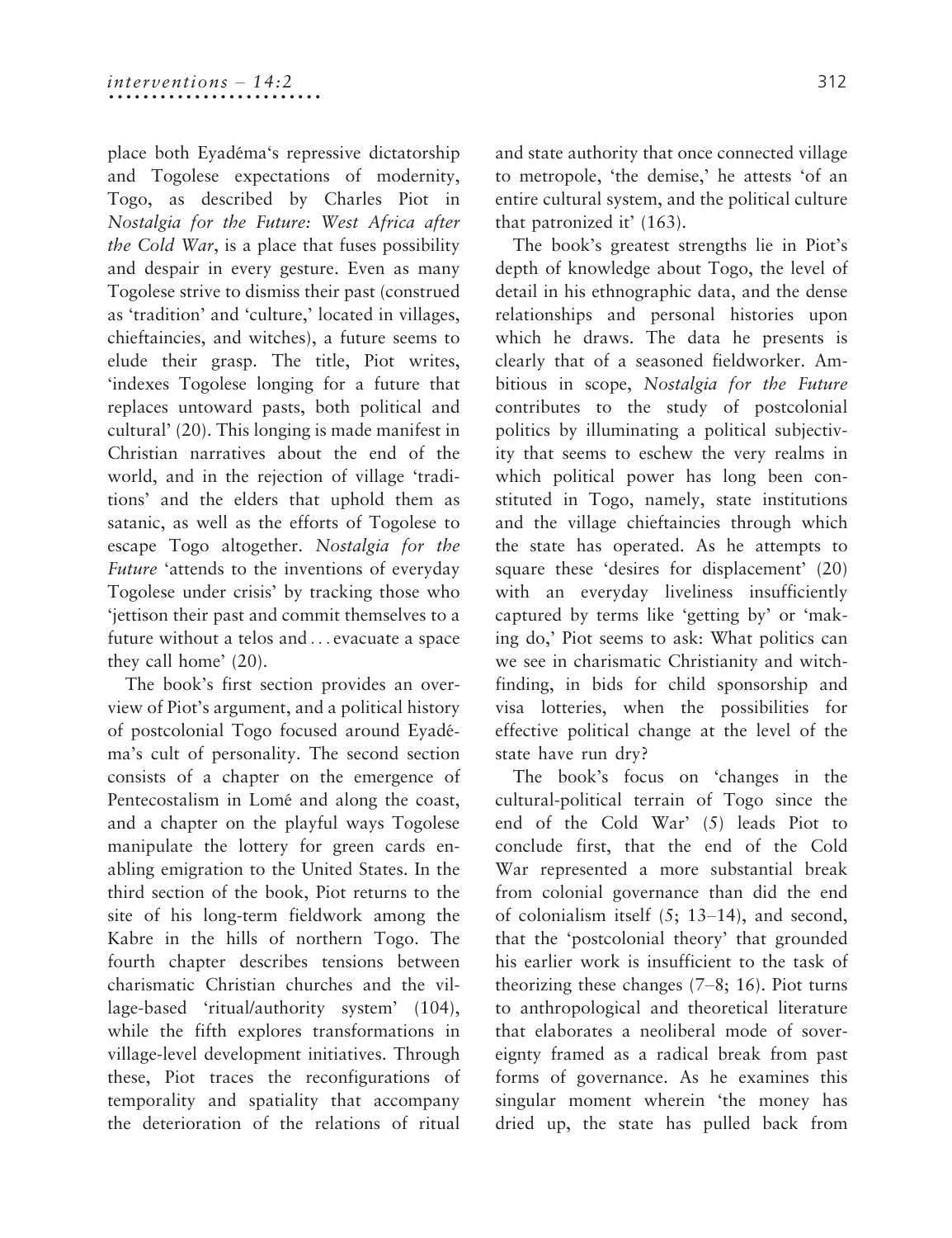social and developmental fields, and NGOs and churches have ... begun to recognize the everyday lives and imaginations of those in city and village' (5), Piot draws on works by Giorgio Agamben, Jean and John Comaroff, James Ferguson, Michal Hardt and Antonio Negri, and Achille Mbembé, emphasizing horizontal and supranational forms of governance, the expansion of biopolitical projects beyond the state, and commodities and self -reliance over gifts and relations of dependence  $(7-9)$ . With the evacuation of the state, Piot argues, Togo is increasingly a 'necropolitical' site where state institutions prey upon or abandon populations, and where churches and NGOs, stepping into the breach with uneven interventions and distant agendas, neglect the material conditions of life (12).

Yet Piot's data also suggests an analysis that could productively complicate, rather than confirm, the theoretical literature he cites. For example, the state consistently creeps back into the story, if only in the form of salaries paid to civil servants who exert increasing control over village-level politics, troubling a diagnosis of 'bare life' in Kabre villages (cf. chapter 5). In addition, while Togolese are clearly wary of the political and social forms that have characterized the past, they seem far from nostalgic for the state, the regime, and the dictator that were. Rather than nostalgia, a longing for the past that is a commentary upon and critique of the present, Piot articulates the heady mix of desire and despair of Togolese as they face an untenable past and an unattainable future. Nostalgia for the Future thus complements recent scholarship on the aftermath of the Cold War, including a substantial literature on the affective and aesthetic dimensions of post-socialist political transitions and the accompanying disruption of people's senses of space, time, and the political (Boym 2001; Oushakine 2007; Yurchak 2005).

> BETSEY BRADA UNIVERSITY OF CHICAGO, USA  $\oslash$  Betsey Brada

# **References**

- Boym, S. (2001) The Future of Nostalgia, New York: Basic Books.
- Oushakine, S. (2007) '''We're Nostalgic But We're Not Crazy'': Retrofitting The Past In Russia', The Russian Review 66(3): 451-482.
- Yurchak, A. (2005) Everything Was Forever, Until It Was No More: The Last Soviet Generation, Princeton, NJ: Princeton University Press.

#### ..........

Neoliberal Frontiers: An Ethnography of Sovereignty in West Africa. By Brenda Chalfin. Chicago: The University of Chicago Press, 2010. Pp. 304. ISBN 9780226100616. \$23.00

When cars roll off cargo ships at Ghana's Tema Port, Customs officers engage in 'conceptual disassembly' (147) to inspect their parts and verify production history. Like the disassembly of these 'whole' cars into constituent 'parts,' this ethnography of Ghana Customs Service (GCS) unpacks the dimensions of the shape-shifting 'whole' of state sovereignty in neoliberal times.

The ethnography poses the conundrum of Customs 'sovereign revival' (27) amid neoliberal reforms that 'weaken' states. While others have explored how state-deployed administrative tactics are experienced by the 'ruled,' Chalfin conceptualizes sovereignty as socialrelational, arguing that Customs officers are agents whose multiple interests and intimacies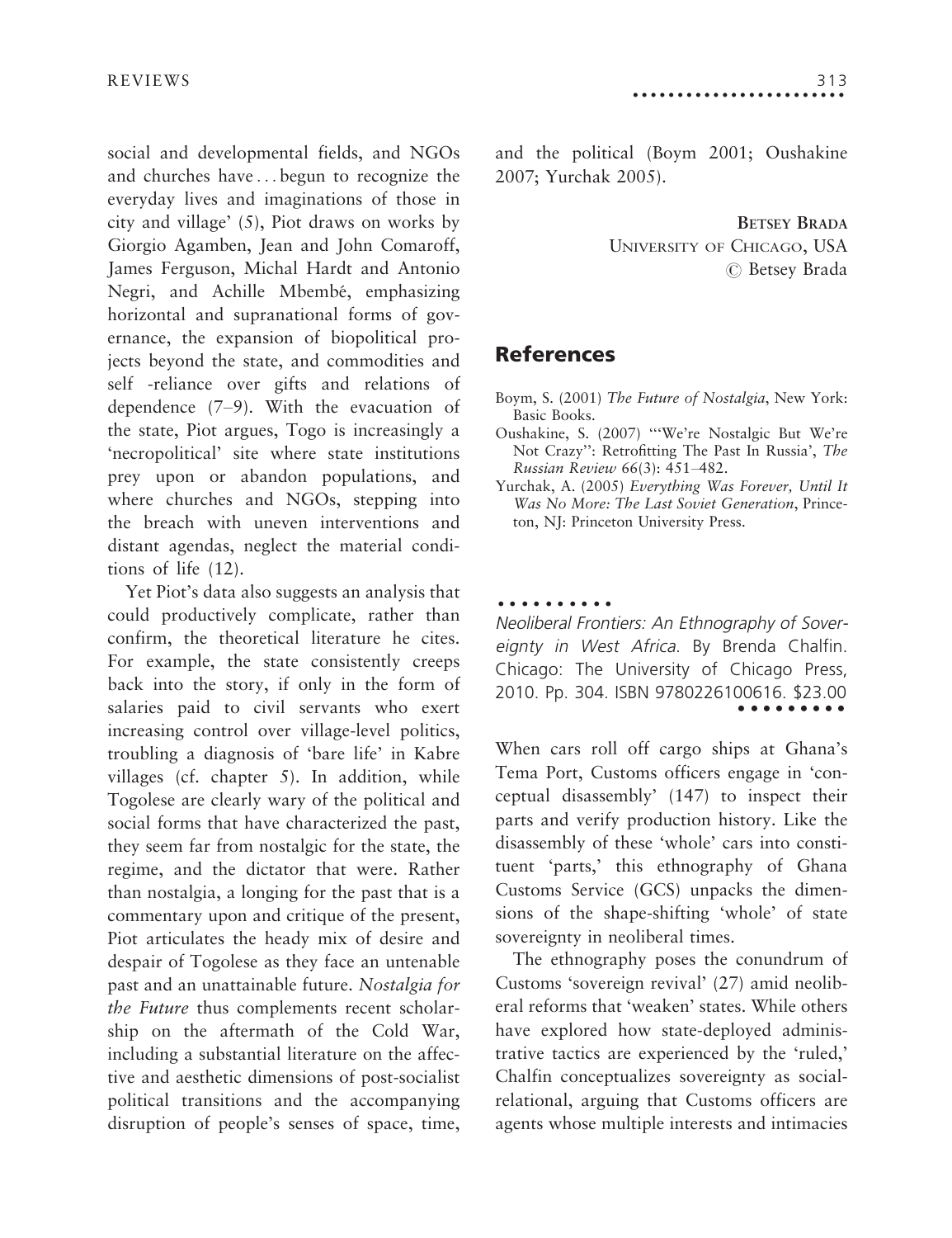challenge rule-based conceptions of state power. Spanning 'frontiers' ranging from a peripheral border crossing to a commercial port outfitted with cutting edge technology, she foregrounds everyday negotiations that make and contest sovereignty. Coining the term 'sovereign availability,' she compares experiments in the 'selective disaggregation' (228) of abstractable features of state sovereignty to the 'bio-availability' of the latemodern human body to biomedical experimentation.

Neoliberal Frontiers captures the fungibility of infrastructures, affects, hierarchies, practices, objects, and meanings that shape and are shaped by neoliberal reforms targeting GCS. Chalfin's conceptual disassembly of sovereignty engages territorial, transnational, popular, affective, and technological aspects of state power and probes the 'human dimensions of [GCS'] sovereign restructuring' (41). Chapter Three argues that the busy Aflao border crossing (Ghana/Togo) is not a space where state authority breaks down and territorial sovereignty attains its limits but a zone where past, current, and future ideals are enacted within cyclical routines. While symbols inherited from the colonial order (uniforms, bugles, and rubber stamps) enable the state to inscribe bodies and parcels with its mark, a sterile white shipping container serves as a 'hermitically sealed' duty-free shop and 'adheres to the faroff standards of an international order' (85). In contrast to the state's visual sovereignty enacted in the Arrival Hall by Customs officers standing sentry over a queue of unruly bodies, the duty-free shop symbolizes private interests that infiltrate governing processes and territorial sovereignty.

Chalfin fills a gap in the literature on 'neoliberalism' and 'sovereignty' by exploring how globally circulating standards and agendas are parasitically intertwined with local

targets. 'Good governance' initiatives that seek to 'correct indiscipline' (95) and foster transparency within GCS produce unexpected outcomes. Surprise visits by Customs superiors and a dress code for officers cultivate a 'terror of transparency;' the rhetoric of selfmonitoring ironically legitimates authoritarian intervention into officers' lives. Under 'terror' of good governance, officers turn away from tasks at the periphery of state power and 'look backwards' to the state's 'center.' Similarly, Customs demilitarization under World Bank initiatives paradoxically resulted in its 'remilitarization' via incorporation of former military personnel and training. Exploring the checkered history of Aflao, Chalfin argues that neoliberal reforms are not simply 'imported' but shaped by the human, historical, and infrastructural terrain of 'living' frontiers.

The later chapters show that the privileging of global markets as a way to discipline the state calls into question relations between the moral and the material and between experiential and 'evidence-based' modes of managing people and objects. Drawing on public debates about seized cars and corruption, Chalfin traces the shift from the previous regime's distribution of low-priced vehicles through patronage networks to the contemporary regime's fixation on the full 'market value' of vehicles. The changing face of the state from protector of the public to protector of private property manifests in public discourse that disciplines state actors and institutions; 'transparency' as moralized public-witnessing co-opts neoliberally inspired calculable evidence. Amid such tensions, Chapter Six hones in on adoption of cutting-edge Customs technologies that mark Tema port as a 'global stopping place' (172) but intersect with officers' accumulated habitus and knowledge. Before a giant X-ray scanner arrived, officers staged public, tactile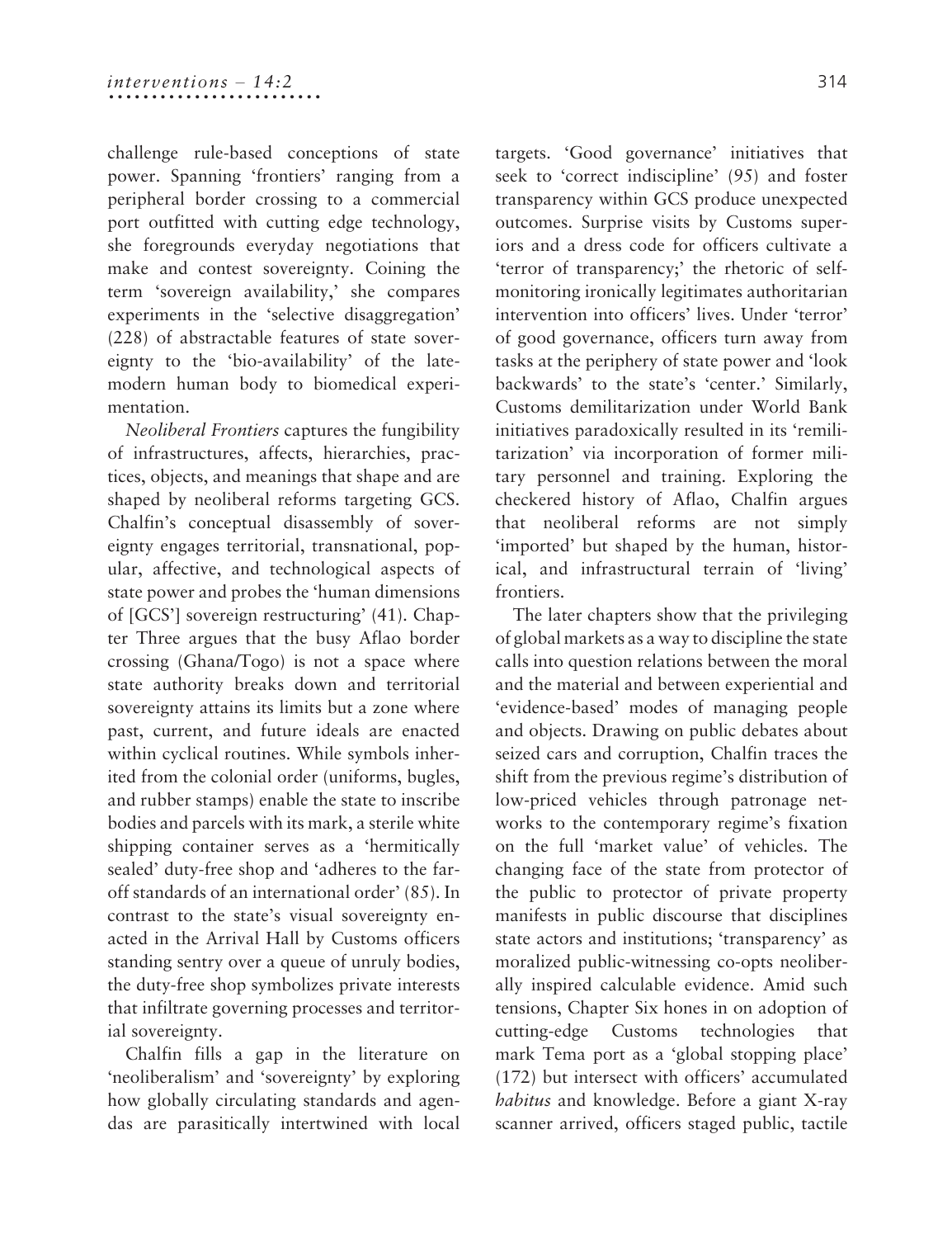inspections of goods ('spectacles' of personified state power); now, inspection by 'private' X-ray generates instantaneous knowledge of objects. In officers' critiques of 'partial [X-ray] knowledge' of objects and erosion of their expert domain, Chalfin highlights contradictions inherent in the displacement of the source of sovereign power from national to multinational logics. Yet out-sourced technologies also amplify state power, internationally 'branding' Ghana as logistics model-state: 'A new transnational governance occupies and reproduces the old spaces of the state ... each thrives on the borrowed authority of the other' (187).

Chapter Seven analyzes the frictious logics of Customs officers and neoliberal reforms, showing how standards are modified and localized within the affectively charged space of the international airport. Chalfin argues that symbols of sovereign statehood are as much structures of feeling as they are structures of force (199) and explores embodied and affective aspects of 'selectivity' operating under 'risk management' standards. Disciplinary structures meant to manage mobile goods and people are not implemented evenly but draw on 'local knowledge' of officers who 'profile' fellow Ghanaians, give non-citizens a 'green light,' and assume consumption or accumulation of goods based on travelers' declared profession.

With 'sovereignty' and 'neoliberal' in its title, Neoliberal Frontiers sets an ambitious agenda. Capitalizing on her proximity to Customs officers who police state borders, Chalfin colorfully fills out her conception of sovereignty as social-relational, arguing that the persistence and expansion of GCS proves that neoliberal reforms do not diminish state sovereignty and authority at territorial frontiers (237). Though Chalfin acknowledges the ethical and other constraints of her GCS

fieldwork, I sought further elaboration of Customs officers' social field as it extends outside of bureaucratic settings; how does professional identity seep into kinship and social networks? What is the nature of officers' professional mobility and social status? I also wonder what unique insights her ethnography of these technical experts brings to ongoing discussions of intermediaries, middle-men, and 'elites' in the contemporary African context. Further, although Chalfin foregrounds the book as comparative, Ghana presents throughout as exceptional. It is likely that dimensions of the story of sovereignty told here align with 'life' at other frontiers. At the crossroads of international political economy, anthropology of the state, and African Studies, this book calls for a 'living' and social-relational concept of sovereignty and state power.

> CRYSTAL BIRUK UNIVERSITY OF PENNSYLVANIA, USA © Crystal Biruk

.......... Becoming Imperial Citizens: Indians in the Late-Victorian Empire. By Sukanya Banerjee. Durham, NC: Duke University Press, 2010. Pp. 272. ISBN 978-0-8223-4608-1. \$23.95

Tracing claims made by British Indians to universalist ideals of citizenship over the late 19th and early 20th centuries, Sukanya Banerjee shows us how we must think of citizenship beyond the bounds of the British nation and of India as nation-to-be. Becoming Imperial Citizens highlights how empire, and not the nation, generated a consciousness of formal equality of citizenship. Empire, therefore, provides the ground for claims to citizenship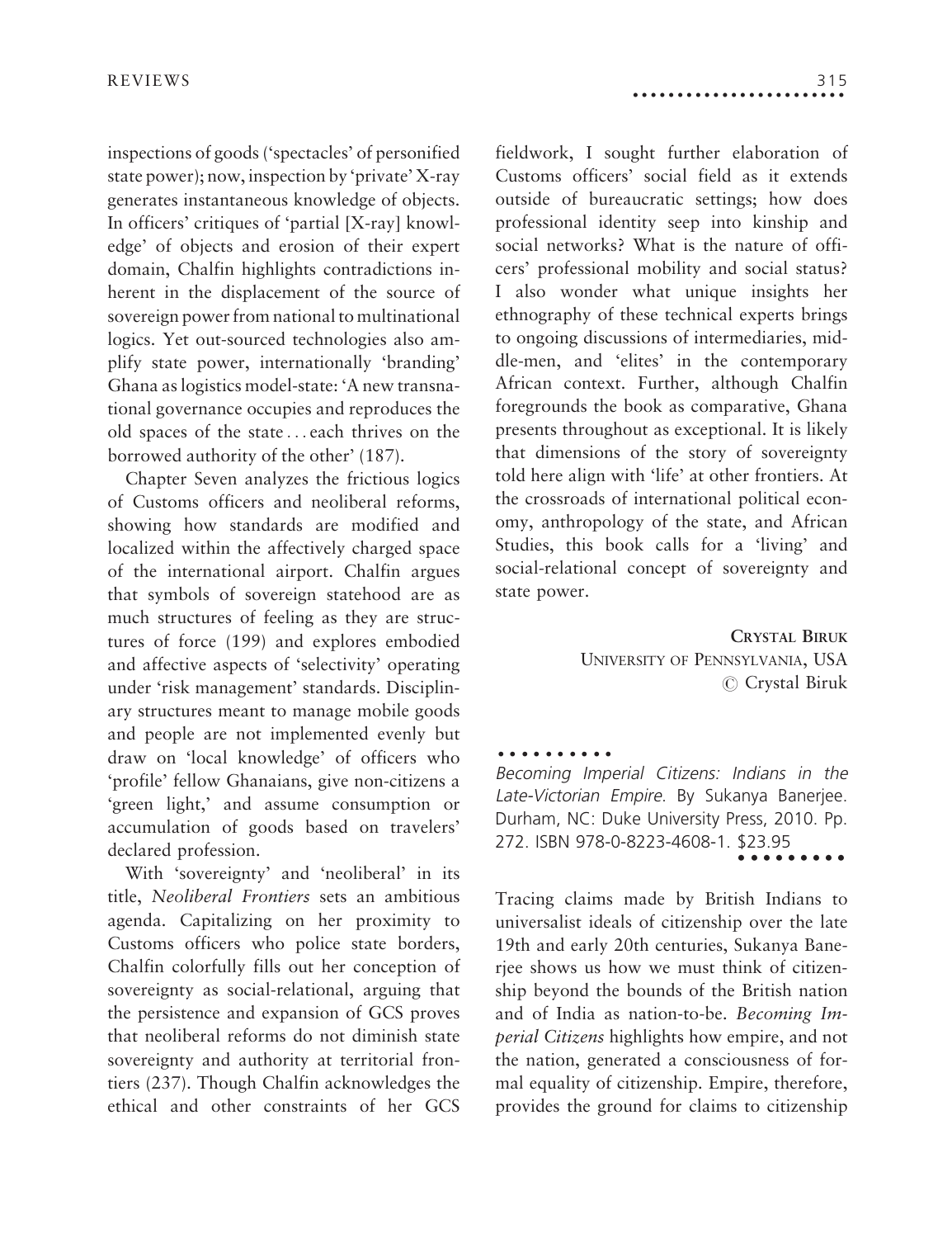even as these same claims implicitly critique British colonial practices, which denied these rights to societies deemed not yet ready for political representation. Exposing, then, the logic that allowed discourses of empire to function in the ways that they did, Banerjee demonstrates how British liberalism opens up the site of citizenship as one of ongoing negotiation.

To complicate the picture further, Banerjee reminds us that there was no definitive code of imperial citizenship that Indians could claim. Emphasizing the various articulations of citizenship that were undertaken in absence of such a code, Banerjee draws attention to the extralegal life of citizenship, by which she means the cultural, imaginative and affective registers through which it operates. She takes up four key British Indians and their writings to discuss how these claims were articulated not only in earlier moments, but through other languages of citizenship, focusing specifically on the concepts of the gothic, the spectral, the liminal and of mourning. These British Indians, she notes, illustrate that the relationship between colony and metropole was not based on a simple binary, and as writers, they showcase the different coordinates along which ideas of citizenship, and eventually the nation, were oriented.

In the case of Dadabhai Naoroji, Banerjee illustrates how his figuration of 'un-British rule' expresses a concern about the degeneration of Englishness in its economic and political practices in India, tapping into the prevalent metropolitan doubts of selfidentity about empire in circulation at the time, which was a feature of the 'imperial gothic'. His successful election to the British Parliament further underlines the 'monstrous' aspect of imperial citizenship since he absorbs the working-class, female, and Irish aspects of that citizenship on his Irish Home Rule ticket, additionally demonstrating the linkages between colony and metropole as debates about what constitutes citizenship affected British citizens in England as much as they did its imperial citizens. For Mohandas Gandhi, Banerjee showcases how indentured laborers were both indispensable to but unrepresentable within the rhetoric of imperial citizenship he employs. Not qualifying as the 'ideal citizen', they highlight what Banerjee refers to as the 'spectral nature of citizenship' since it is their absence-presence that constitutes the terms of the citizenship in which they cannot be made to participate. Gandhi therefore ends up articulating a citizenship that privileges educated, middle-class Indians' right to these claims at the expense of lower class laborers.

With Cornelia Sorabji, the first Indian woman lawyer, Banerjee presents a citizenship that was not so concerned with claiming political rights, but more about an ethos of duty and service. Able to navigate multiple modes of being - Indian, English, woman, professional Banerjee labels her a liminal figure since she can be all or none of these things. Sorabji, Banerjee argues, rewrites herself as an imperial citizen precisely by writing, and the tension her liminality invokes becomes another mode of articulating imperial citizenship, as one that does not resolve the paradoxes of the category of citizenship but makes it more flexible by highlighting the liminal relation between its constitutive categories. And for Surendranath Banerjea, Indian inclusion in the Indian Civil Service signaled the beginning of nationalist political development. But the moments of 'mourning' in his autobiography, highlight, as Banerjee notes, the disjunctions that underlie the principles of rational civil society, which for him can only hail the citizen through multiply refracted temporalities, thereby displacing the implied norms and singularity of liberal citizenship.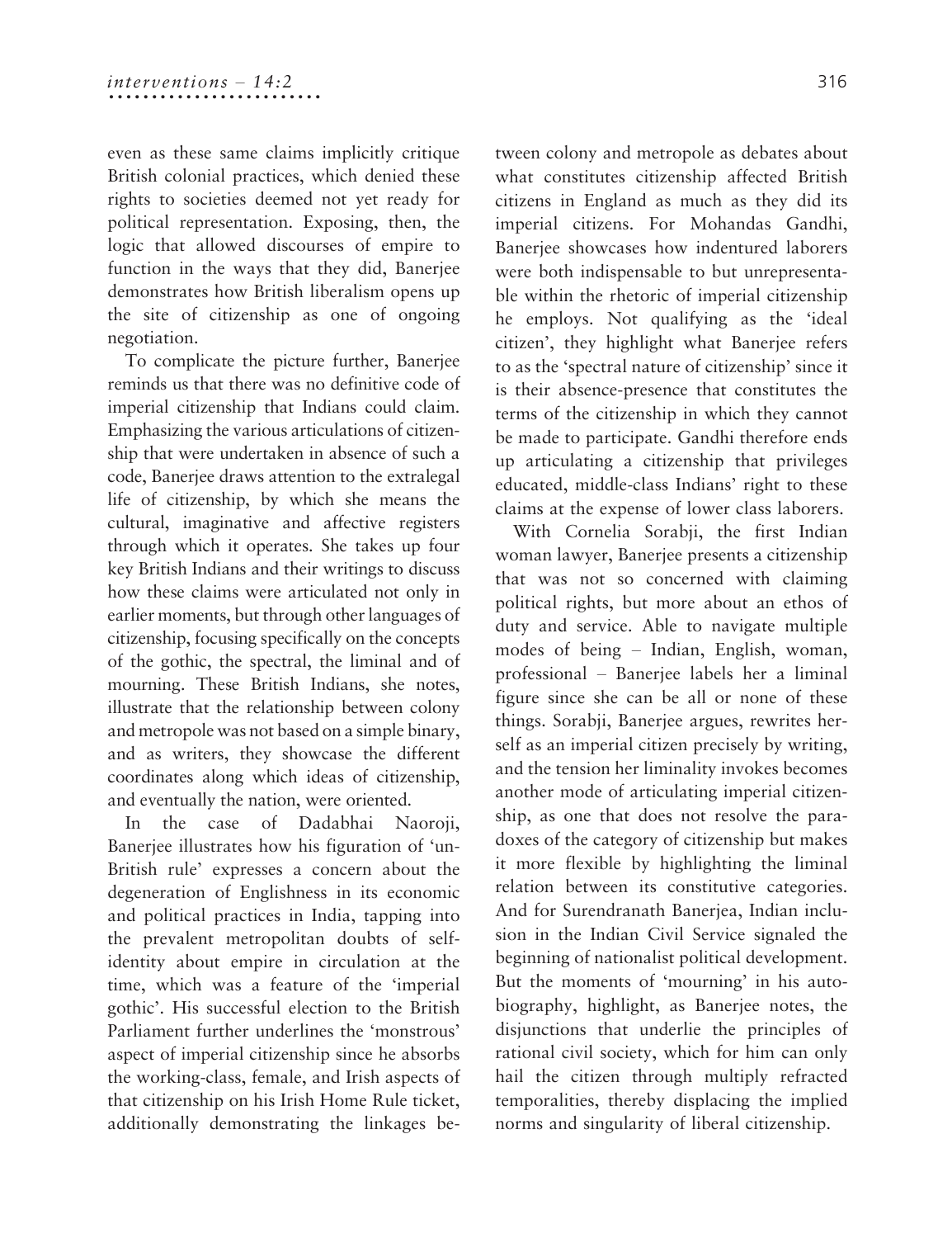All of these writers illustrate, then, how the narrative of imperial citizenship often fails the citizen. Yet it is this failure that drives the insistent questioning of what constitutes citizenship, and what aspects of this citizenship coalesce in the nation-to-be. Where they differ points to a different aspect of anticolonialism, adding conversation to postcolonial studies and another telos for the nation. As Banerjee writes, 'The narratives of imperial citizenship deflect the singularity of nationhood' (17). This other telos, exemplified by Naoroji and Banerjea, is one that is not necessarily based on the ousting of British rule but one that, in articulating a loyalty to the idea of citizenship, demonstrates an anticolonialism predicated on the demands of the Indian people for equal rights against the inequities of a colonial government. Although imperial citizenship becomes crucial to the establishment of a national 'we', it is more ambivalent in its bounded territoriality.

Banerjee encourages us to use the fate of imperial citizenship as a way to ask what the 'success' of citizenship might mean, and what is at stake in such questions. Here it becomes important to remember that the debates about imperial citizenship she presents were ones that took place between Britain and 'politically conscious middle-class Indians' (9), a narrative that reveals how in the search for a composite idea of the term, an uneven class logic was still in operation. This problem is one, we know, that affects India as it transitions into a rights-granting nation-state. We ask, then, what would a universal citizenship look like if those that were absent-present were actually made to participate within it?

> CHANDANI PATEL UNIVERSITY OF CHICAGO, USA  $\circ$  Chandani Patel

#### ..........

Chutneyfying English: The Phenomenon of Hinglish. Edited by Rita Kothari and Rupert Snell. New Delhi: Penguin, 2011. Pp. 235. ISBN 9780143426395. Rs 299 (pbk).

Chutneyfying English surveys the wide range of language practices and social processes that exist under the umbrella term 'Hinglish'. In the most general terms, Hinglish denotes not a single language variety but language mixing and hybridization both of English with Hindi words, phrases, calques, and of Hindi with English words, phrases, and calques. While this kind of hybridization occurs between English and almost all Indian languages, Hinglish is more widespread and visible because of its media presence in infotainment and cinema, and also because of the role that Hindi plays within other Indian languages. For the sizeable Tamil diaspora in Delhi, for example, Hinglish becomes a caste-neutral language of interaction (GJV Prasad).

Linguists have long studied code-mixing, i.e. the mixing of languages within a sentence, and code-switching, i.e. language mixing between sentences. But the value of this book is that it seeks to make sense of these linguistic practices in the context of the breath-taking changes and new locations of post-liberalization India. Hinglish emerges as a shorthand for very different social and cultural processes, charted here also thanks to the contributions of media professionals and students.

Hinglish, as Harish Trivedi and Devyani Sharma note, has a history. But whether it is R. Kipling's Kim or, more recently, A. Ghosh's Sea of Poppies (2008), mixing English and Hindustani could serve quite different purposes. 'Uniting these diverse language practices under such intractably broad terms as 'mixed code' or 'hybrid identity' runs the risk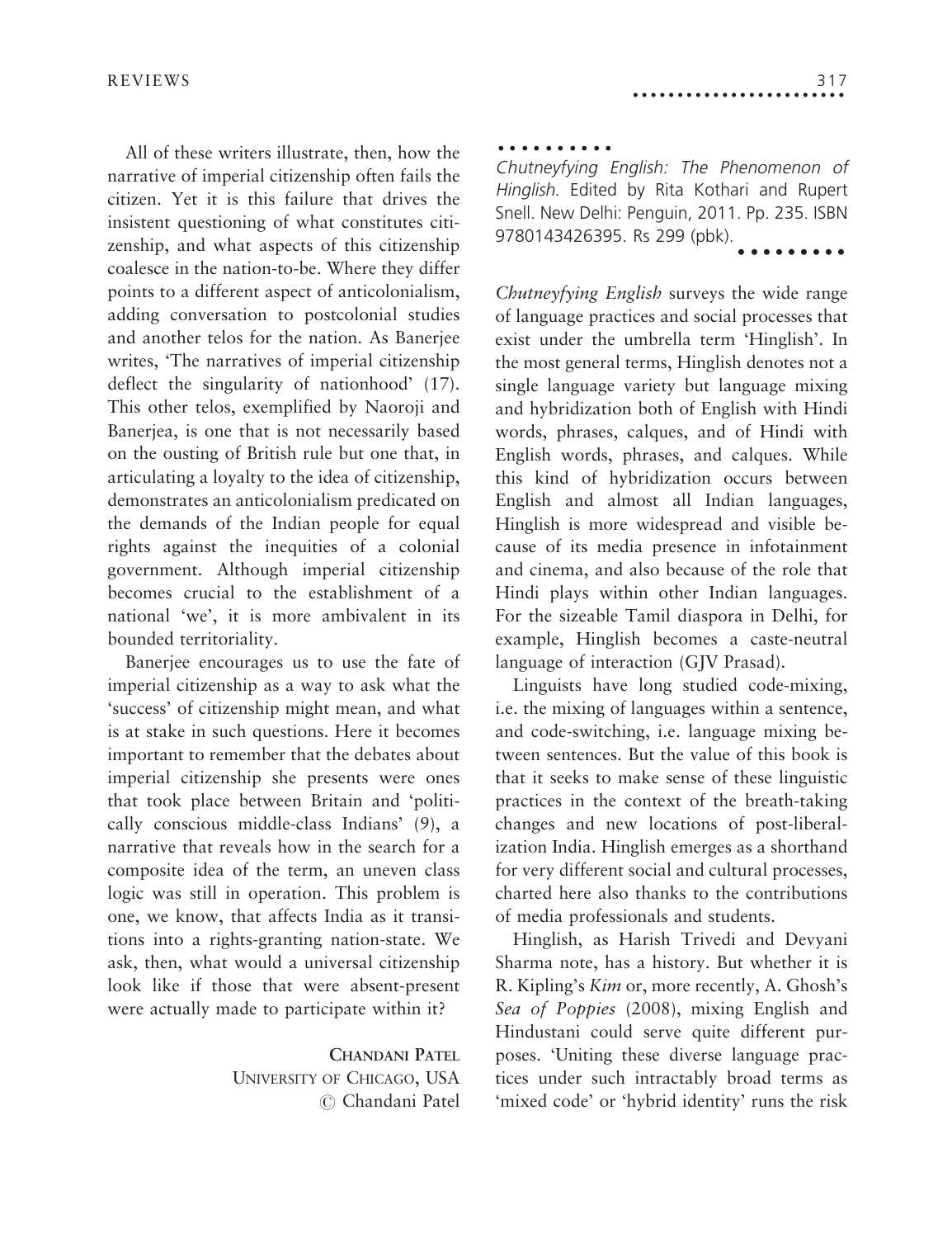of obscuring important differences in the forms and functions of language mixing' (2), Devyani Sharma warns us. Her examples of Anglo-Indian code-mixing in the colonial period (such as 'You dekkoed me giro in the peenika pani and you cooch-biwanied. You sooned me bolo. Iswasti I'll gurrum your peechi', C. Allen, Plain Tales of the Raj, 1975, cit. D. Sharma, 7) show 'widespread and authoritative use of highly inexpert Hindi', with 'spectacular lack of accommodation to the [Hindi] code' in terms of phonology or syntax, with the effect that 'Hindi was used to denigrate a devalued voice of the other, not align it with the self' (11). In the speech acts of contemporary British Hinglish youth, exactly the same linguistic mechanisms of form, context, and inference create the opposite effect of building solidarity and reducing social distance.

This history blurs into the history of Indian Englishes (in the plural, as GJV Prasad reminds us), and of the way English 'translates' and makes space for Indian languages along a continuously moving line of acceptability ('one is never too sure if an Indian word has become acceptable or not', Prasad 149). The history of the 'hidden' and not-so-hidden hand of English loanwords into Indian languages runs parallel (Snell, Prasad).

Coming to our times, Hinglish now covers two (or three) very different phenomena. One is the rise of a speech variety of urban multi-linguals that is mostly associated with metropolitan youth culture. Though it first appeared in parodic guises it has since become hyper-confident and hip. (Trivedi recalls that the first sustained non-parodic use of Hinglish was in Shobhaa Dé's column 'Nita's Natter' in the film magazine Stardust in the 1960s.) The other phenomenon is the much greater currency of English words even among monolinguals who did not study English, the VMTs

(Vernacular-Medium Types), or who did not study at all. In other words, if one Hinglish is the language of infotainment, advertising, chick lit like A. Chauhan's The Zoya Factor or P. Kala's Almost Single, and metropolitan youth culture, the other Hinglish is the language of the new ambitions of the great upwardly mobile Indian lower-middle class and working class. Lyricist Prasoon Joshi aptly calls these two very different faces of Hinglish 'language of fun' and 'language of survival' (192). One could add a third social space of Hinglish, already evoked by Prasad, the 'Indian cosmopolitanism' of schools or industrial cities where Indians from different parts of the country have to find ways to communicate.

One of the valuable things about this book is that it does not merely celebrate Hinglish as a marker of India's economic and social change, but it raises important questions and presents the different sides in the debate. Is Hinglish a unifying and democratizing force? Is it a good thing? Rupert Snell, for example, expresses very genuine concerns that the appeal of mixed language will impoverish Hindi and other Indian languages, since English loanwords are preferred anyhow, so that perfectly good common Hindi words become quaint and obsolete (29). Rita Kothari worries that generations are coming up who cannot speak any language properly and cannot finish a sentence in a single language.

Interestingly, it is media professionals like Rahul Kansal (director of Times of India), Prashant Panday, and Santosh Desai who affirm in the strongest terms that Hinglish is helping cross or reduce the critical social faultline between EMT and VMT (English-Medium Types and Vernacular-Medium Types). As Santosh Desai puts it, 'Hinglish allows the opening up of the boundaries that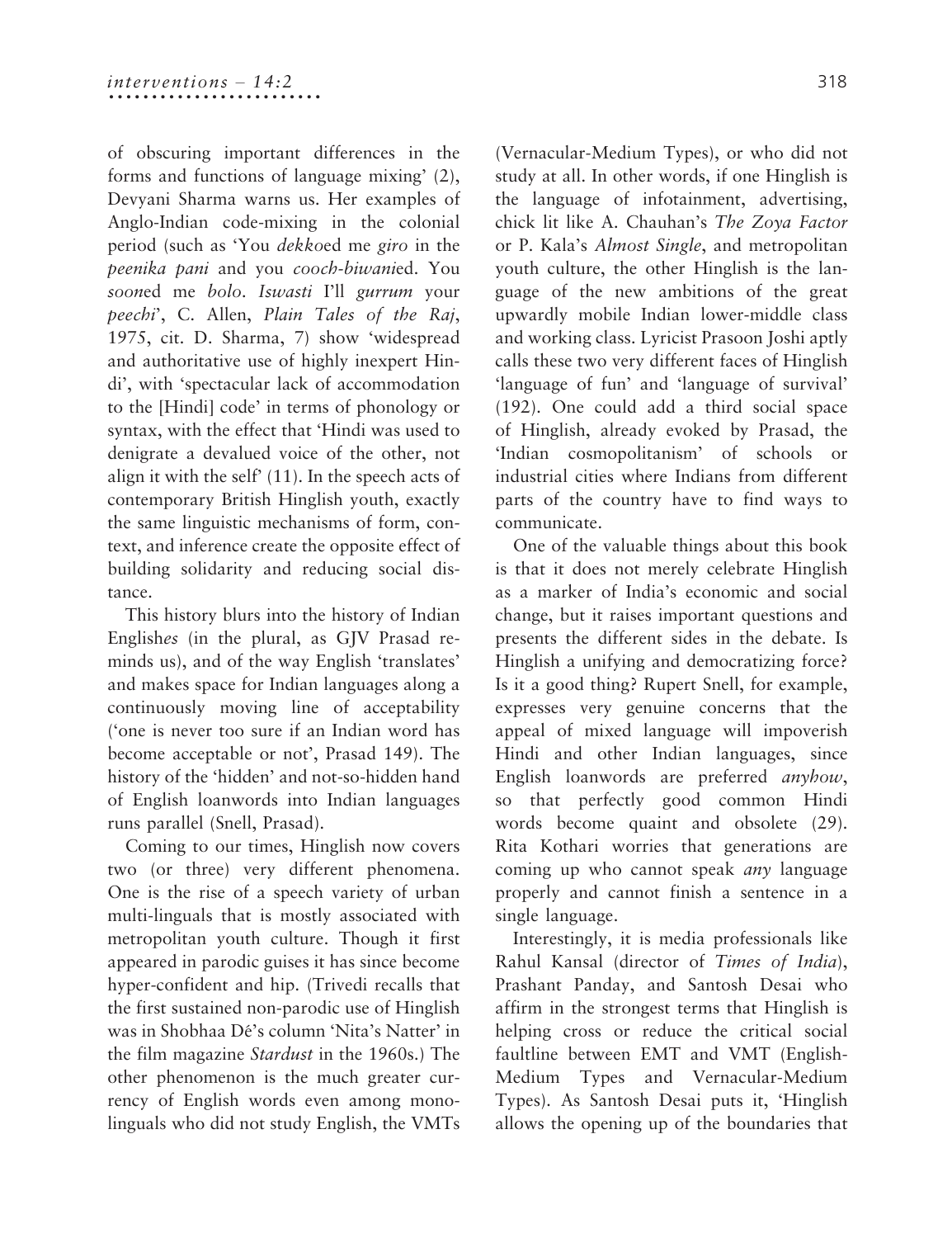generally separate English from other languages; it allows to loosen the idea of English, especially around the margins; that's how you create a space that allows for the inclusion of a larger number of people' (200). So while language trainers in call-centres sometimes despair of being able to iron out regional accents or MTI (Mother Tongue Influence, another acronym) from candidates who are drawn more and more from the regional hinterland (like the man who introduced himself as 'Myself Ramoji'), these candidates view basic functional communicative English more and more within their reach and value the voice training provided by call centres as their passport to job mobility (Mathangi Krishnamurthy). The same MTI influence and hybridity that is celebrated in Indian writing in English, advertising, and online protest (e.g. the 'pink chaddies' campaign of Pramod Nayar's essay) is stamped out and viewed as a problem in out-facing call centres, where Indian languages live only 'furtive lives' around phone calls.

So the answer to the question 'is Hinglish a language constructed through commercial systems or organic processes' (200) seems to be-through both. Certainly Market India with its ads, newspapers, cable TV, cinema (and film songs), Radio Mirchi, internet blogging and chatting, and SMS texting has embraced Hinglish with a vengeancewhether as a strategy of 'localization' for multinational brands or as a language that has its own creativity and aesthetics (Prasoon Joshi, 193-5). Advertising, Harish Trivedi notes, is the one area of life in India where Hinglish is now not the exception but the rule (xviii). In Hindi cinema, whereas English used to mark the exotic, villainous or erotic other who exuded wealth, power, and menace, Hinglish now allows characters and viewers

to be simultaneously Indian-and-global, and embrace des and pardes, nation and diaspora. And while in Rangeela (1995) Hinglish was the language of consumerism and of upward mobility for (lower) middle class and ambitious Milli, in Jab We Met (2007) it has become the 'natural' everyday language in which the two Indian cosmopolitan youth connect (R. Kothari, 126). The social stratification that Hinglish carries may also be expressed in spatial terms, with small-town India possibly the only place where an Indian language spoken *without* mixing it with English is considered elegant and worthy of respect (S. Mishra, 162).

FRANCESCA ORSINI SCHOOL OF ORIENTAL AND AFRICAN STUDIES, UNIVERSITY OF LONDON  $\circ$  Francesca Orsini

..........

Lost in Translation: Orientalism, Cinema, and the Enigmatic Signifier. Homay King. Durham, NC, and London: Duke University Press, 2010. Pp. 205. ISBN 978-0-8223-4759-0 \$22.95 (pbk.); 978-8223-4743-9 \$79.95 (hb).

Translation is the topic *de rigueur* in transnational cultural studies and Homay King's book takes it on as a concept-metaphor through which to examine representations of East Asia in Western visual art history. Reading visual texts ranging from narrative cinema, experimental films and contemporary art, King examines the persistent stereotype of the inscrutable East in these works. Rather than offering a moral critique, her nuanced readings demonstrate that the deployment of orientalist tropes are not merely regrettable albeit marginal instances in the visual arts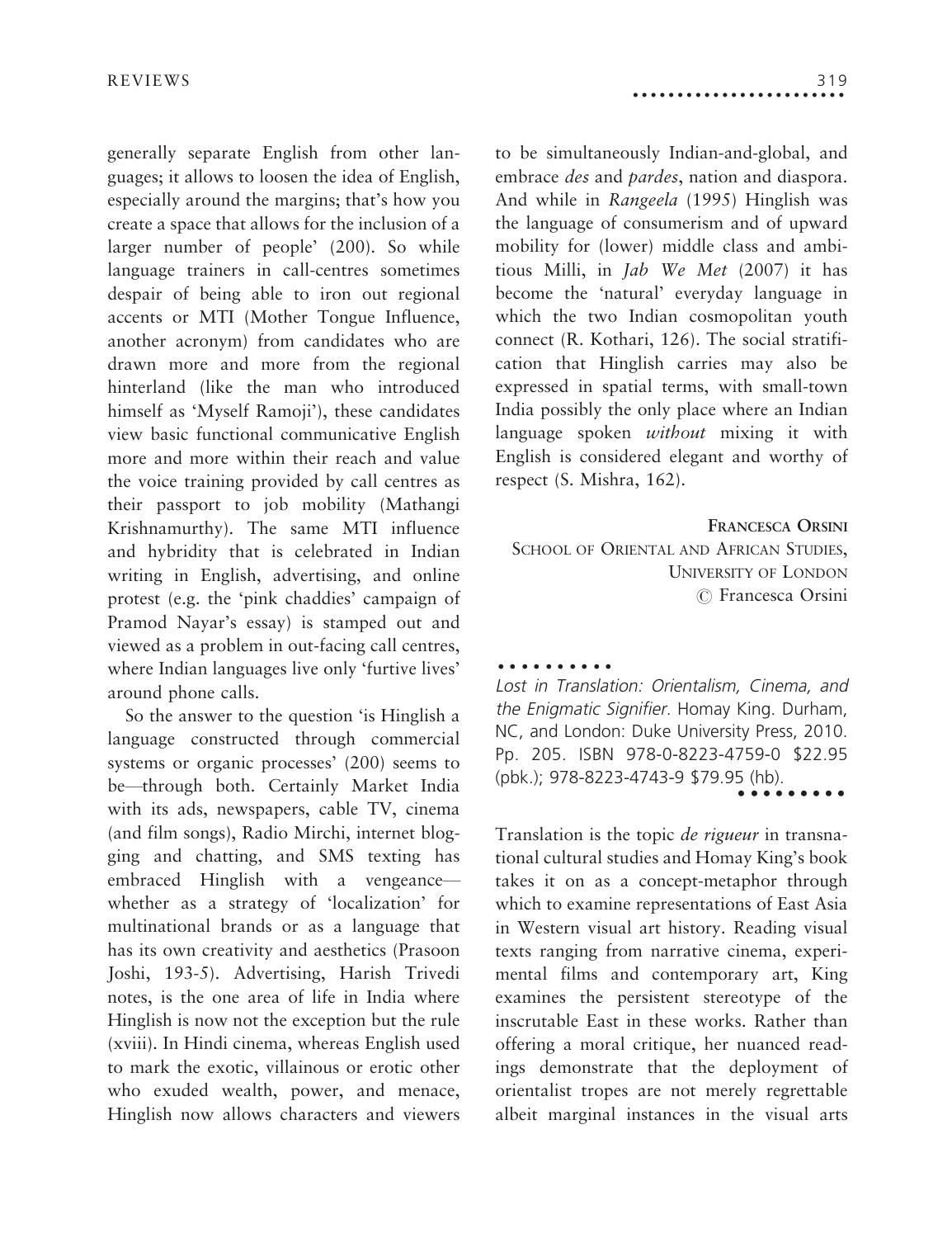history of the West but a constitutive aspect in fashioning Western identity.

King's argument is made through readings of the visual medium, where psychoanalysis undergoes a process of translation, which it must, she submits, if it is to account for the role of race in subject formation. Aware of the oft cited concern that psychoanalysis presumes a preexistent, self-enclosed subject, King grounds her thinking on Jean Laplanche's 'insistence on an alterity at the very heart of subjectivity and on the absolute primacy of concrete, particular other human beings in the implantation of this alterity and the constitution of the self' (19). Revising Freud's account on psychosexual development, Laplanche posits that the unconscious is not a storehouse of repressed memories or forbidden desires, but of enigmatic signifiers retained by the infant in her interactions with adults. A communique that fails to communicate, the enigmatic signifier is indecipherable both because the infant lacks the capacity to decode just as they exceed the control and intent of those who transmit the messages. This model of subjectivity is a 'radical decentering of the subject' given that it recognizes the role of 'concrete human others' in constituting the self without reducing the latter to a completely knowable object (31, 33).

King's lucid prose guides readers unfamiliar with Laplanchean thought, her sensitive nuanced readings of the texts are such that they are not merely canvases upon which theory is applied. Rather, they demonstrate psychoanalysis' potential in engaging with race, which King suggests is the structuring absence in Laplanche's work. Chapters 2 and 3 make the case that the persistence of Oriental tropes in Hollywood films throughout the twentieth century-Broken Blossoms (1919); The Shanghai Gesture (1942); Chinatown (1974); and Blade Runner  $(1982)$ , to name a few key examples–are manifestations of the East as the enigmatic signifier. These films perform what King calls a 'shanghai gesture,' whereby seemingly inconsequential, passing appearances of the East, whether as *mise en scène*, oriental objects or accented speech, turn out to carry an overdetermined significance in the narrative. The effect is as if one has been shanghaied-tricked, disoriented by Oriental signifiers that bear ambivalent if ultimately inscrutable meanings. Supplemented by historical anecdotes film production history and Hollywood that attest to the politics of representation at stake, King's examination as to how this trope plays out in various films, whether reflecting a paranoid stance toward foreignness or a muted awareness as to its function in self-fashioning, drives home the point that East and West are 'the inextricable alterity of the other' (74).

Instead of offering correctives to damaging stereotypes, King turns to works that grapple with the challenge of representing a cultural other without presuming a fixed essence or authenticity. Eschewing the easy argument of Oriental fetishism, King suggests that the formal innovations in films such as Michelangelo Antonioni's Chung Kuo: Cina (1972) and Leslie Thornton's Adynata (1983) can be viewed as enacting what Laplanche describes as de-translation. The prefix suggests a double movement-first, an undoing or deconstruction of an existing translation to reveal the myth of the original and, second, a recombination of the deconstructed bits to explore new relations. Yet, the outcome is not immediately restorative. A parallel reading of Sophie Calle's art installation, Exquisite Pain (2003) and Sofia Coppola's Lost in Translation (2003), Chapter 5 suggests that the orientalist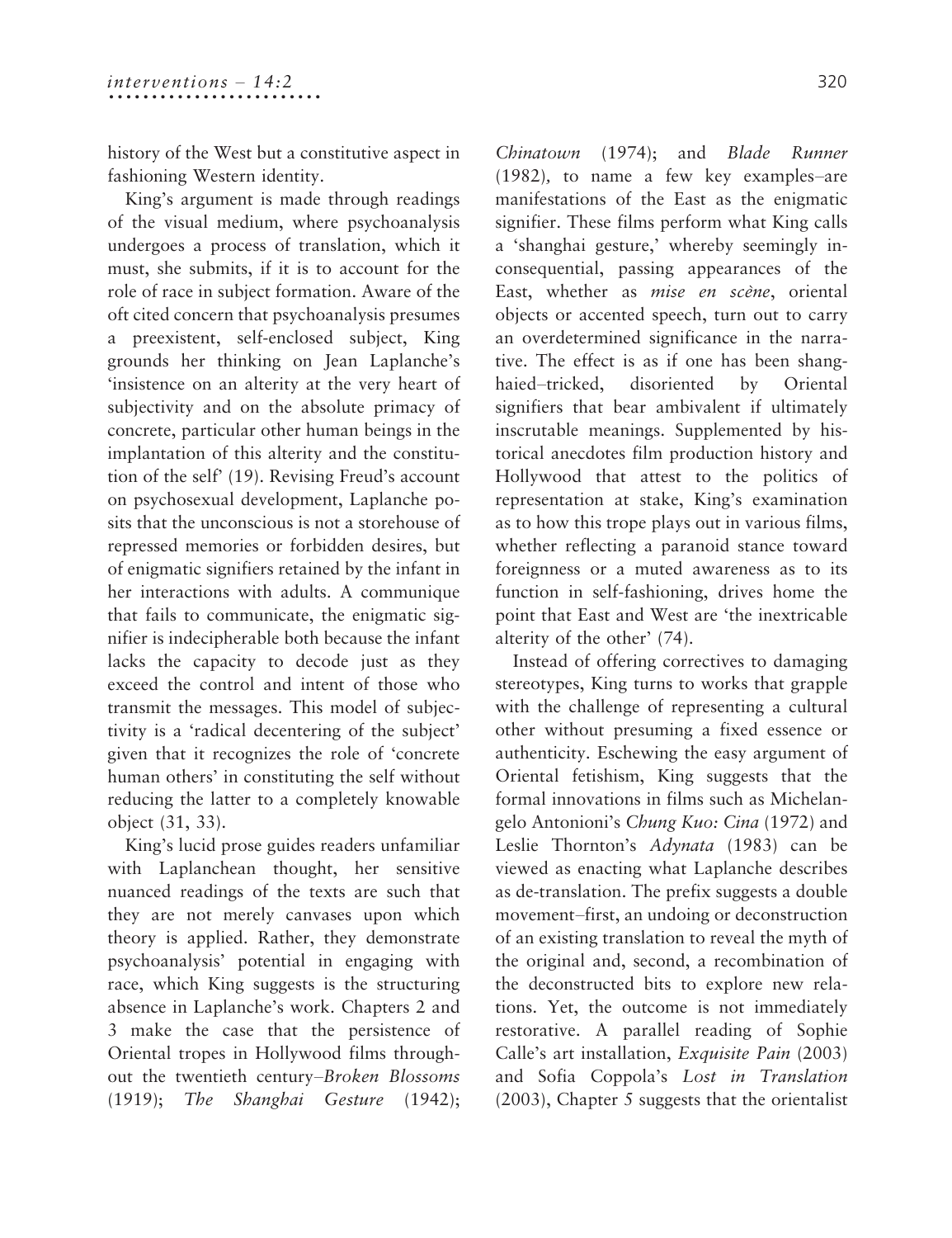tropes in the works lead to an undoing of the self, producing the lost girl figure. This melancholic figure is read through Freud's female Oedipal complex to suggest that the 'lostness' inherent in the constitution of gendered subjectivity potentially serves as a model for recognizing how the other constitutes one's self, one that ironically risks its own undoing.

Though the works do not fully explore this possibility, their orientalist tendencies are nonetheless repetitions of a long tradition but with a difference. King's book can be described in a similar manner, a de-translation of psychoanalysis, the visual texts a means through which its inextricable relations with race are foregrounded and made palpable. But perhaps her interpretations also hint at the limits of psychoanalysis in theorizing the politics of cross-cultural representations. Gesturing toward 'global' visual culture at the end, King notes the proliferation of sameness everywhere under the sign of cultural difference, a thought echoed in Wim Wenders' observation in Tokyo-Ga (1985) about television culture in Japan, 'in the country that builds [televisions] all for the whole world so that the whole world can watch ... American images.' That an image of the world can be had revealed to be a 'ludicrous' idea, the journey undertaken to know the East unravels, blurring the East-West dichotomy begins to blur. So too, through King's readings of visual texts, psychoanalysis' foundational premise of self and other as ameans of engaging cultural difference begins to come undone when set to work on analyzing race.

### FIONA LEE

THE GRADUATE CENTER, THE CITY UNIVERSITY OF NEW YORK, USA  $\circ$  Fiona Lee

# ..........

Framing Muslims: Stereotyping and Representation After 9/11. By Peter Morey and Amina Yaqin. Cambridge, MA: Harvard University Press, 2011. Pp.246. ISBN 978-0-674-04852- 2. \$27.95 (hbk). .........

This long-awaited and distinguished monograph is a critical intervention into the ways in which Muslims are 'framed' in various cultural representations in the contemporary era. Framing Muslims is the latest phase in an exciting research project, which has evolved from a series of workshops and seminars since its inauguration in 2008, to a special issue in Interventions, edited by Morey and Yaqin, entitled 'Muslims in the Frame.' The authors subject to intense scrutiny the various 'frames' that surround both American and British cultural productions concerning terrorism and the Muslim Other. The strongest sections are those that concern the British context: the book highlights the peculiar position that the Muslim Other occupies in the discourse of liberal multiculturalism (always as a 'problematic presence') and how this manifests itself in political rhetoric, radio and print journalism, realist film and docudrama. The book builds on and interacts with a growing body of scholarship, including the work of Elizabeth Poole, Jack Shaheen, Edward Said, Tim Jon Semmerling and Ziauddin Sardar. Where this study differs, however, is with its impressive scope: it covers a vast range of themes and debates and uses examples from a variety of media and contexts. The risk, though, of widening their research base, is that by covering so many arguments and so many texts, the focus becomes diffused at points.

In the Introduction, the authors begin by outlining the history of the Muslim 'presence'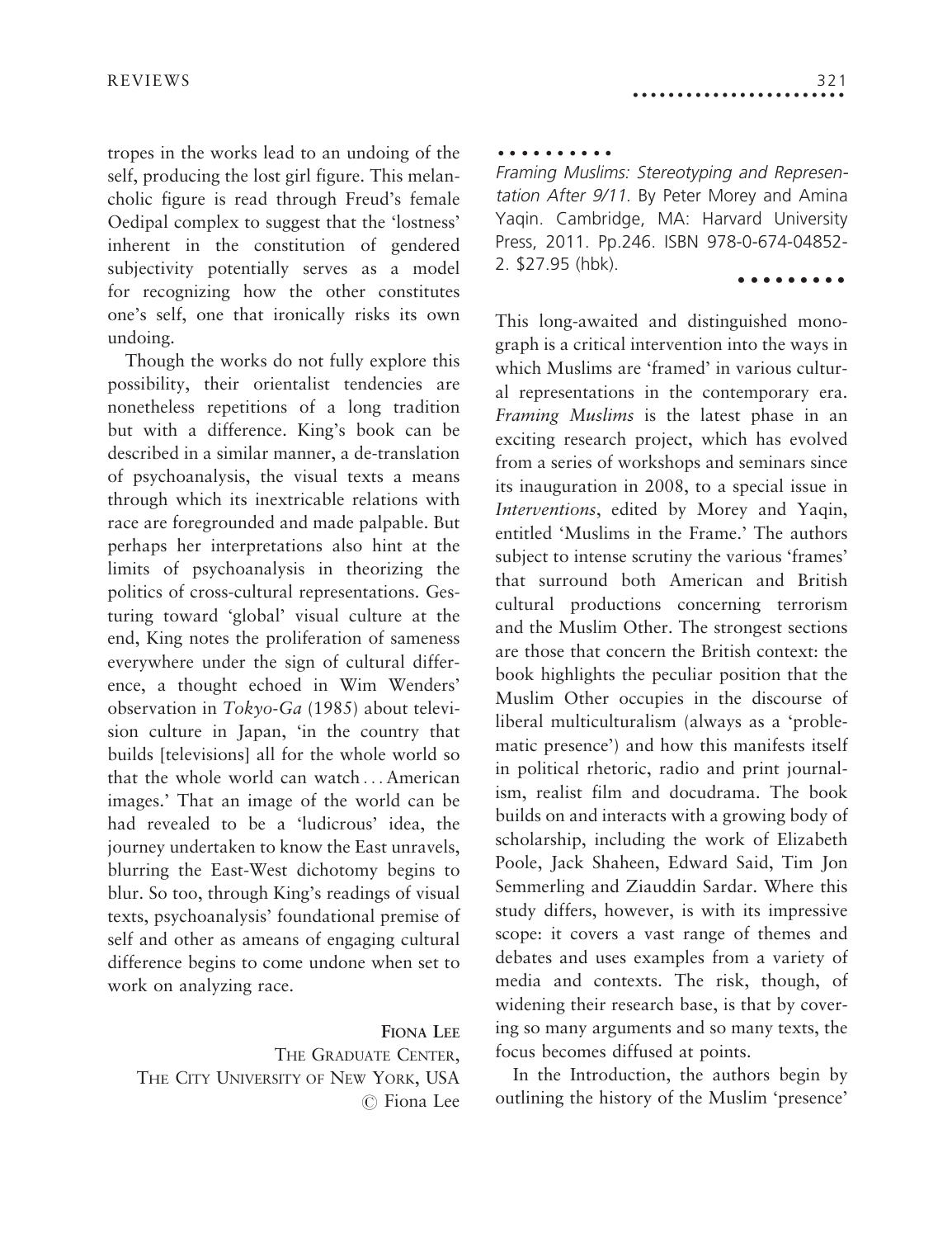in Britain and America and the formation of Muslim 'communities'; and proceed to introduce the 'roots' of the (mis)representation of the Muslim Other in Western culture (7). Chapter One uses its first case study, the 'Islamic Rage Boy,' to present the theoretical framework of the book. Morey and Amina introduce Bhabha and Freud, and combine the former's work on the stereotype with the latter's on the 'fetish' to comment on the psychoanalytical impulse inherent in the process of stereotyping. They also draw on Bakhtin to describe the inherent dialogicality of the stereotype, arguing that 'the ''same old stories'' are born and reborn from the constructed consensus' (30); as well as on Bauman, by adapting his concept of the 'stranger of modernity' to the 'supposedly unassimilated interloper' of the Muslim Other (37). In Chapter Two the authors analyse a series of documentaries - both positive, 'sympathetic interventions,' and their more negative, 'hostile' counterparts  $-$  for the ways in which the Muslim characters are always positioned as a 'problem' (57). The chapter moves on to outline how the 'honor killings' were reported in the media and how issues of patriarchal brutality and domestic violence were wrongly inscribed as exclusive to Islamic culture and thus positioned as a marker of essentialized difference. In Chapter Three they first deliberate over the role of bodies such as the Muslim Council of Britain and the Council of American Islamic Relations and unpick the 'representative status' that they are encouraged to occupy (88). They then turn their attention to the notion of 'authentic spokespersons', paying particular attention to Muslim radio journalists, for whom there is 'always the unspoken expectation' that they will "'speak" on behalf of the communities' (93, 100).

In Chapter Four the focus shifts to realist film and 'docudrama'. Here they analyse their (visual) representations in terms of various categories: performance, wherein the Muslim characters must 'perform furiously to communicate their otherness', as in Yasmin (125); metonymy, in which visual cues are repeated again and again, such as clothes, skin colour, and ritual, so that Muslims 'exist as mere traces' (119); and framing (often the literal frame that surrounds the subject). The authors show how cultural representations that appear to be positive, such as the 2008 BBC drama, White Girl, still feature Muslim characters as signifiers of difference and a buffer against which a white identity is compared. They then discuss Dirty War (a docudrama film that imagines a chemical warfare attack in London) for the ways in which it inherits certain iconographic images from 9/11 and they proffer a comparatively positive review of The Hamburg Cell (a drama following the 9/ 11 suicide bombers in their last twenty-four hours) by highlighting both its more 'sophisticated narrative' and the more humanized depictions it offers its Muslim characters (140). This works as a nice segue into the themes of Chapter Five, which features a nuanced comparison and interrogation of contemporary terrorist thrillers. They differentiate between shows such as 24, which 'tends ultimately to work at the exalted level of governmental ideology' (168), and shows like Sleeper Cell that are more dialogic and ambivalent in their representation of the terrorist figure. They give a similar review of Spooks and suggest a more sympathetic reading to the 'one-dimensional' understanding offered by the Muslim Council of Britain (162). They also discuss The Grid and demonstrate that whilst the British characters are 'psychologized' (through trauma and 'feelings'), the Muslim characters are 'pathologized' (they are seen as 'inherently predisposed to violence') (156).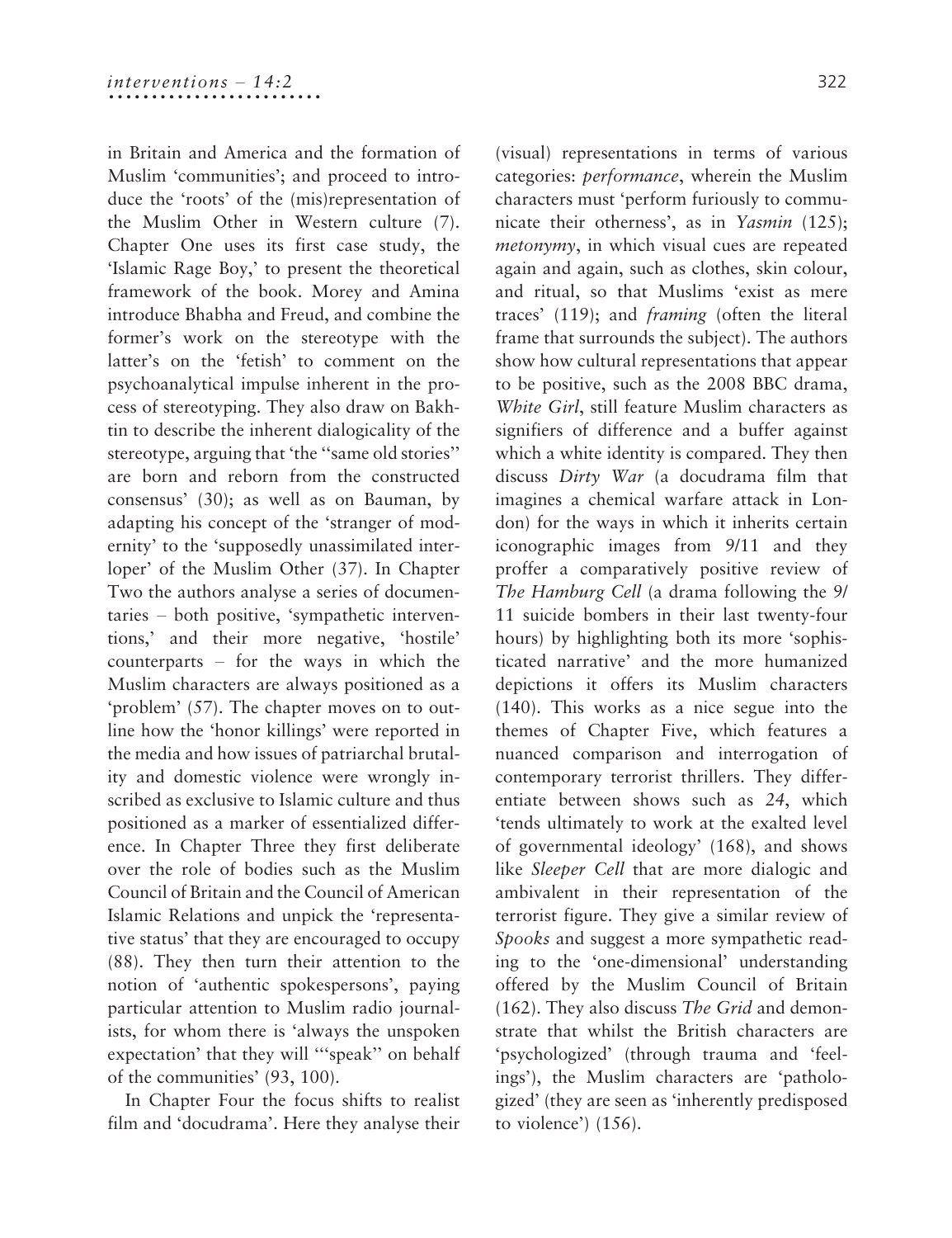In Chapter Six the book takes a change in direction. Attention is now on how Muslims can 'perform ... beyond the frame'. The authors take another original angle on their themes of performance, representation and identity by exploring how various Muslim alternatives to the Barbie doll ('Razanne,' 'Dara and Sara' and 'Fulla') were reported by various Western media outlets. Although a fascinating line of enquiry, this section, with its detailed analysis of the way in which these different dolls are marketed and represented, tends to digress from the central concepts and arguments of the book by opening up a plethora of new themes and issues, such as Muslim female identity, Islamic cosmopolitanism and global marketing strategies. Consequently, such statements as '[w]omen as always are made to carry the burden for an entire culture' (192) seem a little out of place, as the book does not elsewhere introduce these discussions of gendered cultural representation. Finally, the chapter ends with a section on comedy, and particularly stand-up comedy, in order to suggest ways in which certain selfreferential performances by such comedians as Shazia Mirza, U.S. comedy trio Allah Made Me Funny, and comedy films such as Driving to Zigzigland and Planet of the Aliens, serve to explode and undermine the normalized images and associations in Western culture with the Muslim Other. They offer this as a possible way in which the 'frame' can be broken.

In the course of this articulate and sophisticated study, Morey and Yaqin essentially depict the 'frame' that surrounds the contemporary representation and coverage of the Muslim Other. They trace its inception (namely Orientalist traditions), describe what the frame is (and  $how$  Muslims are framed), and finally suggest some ways in which Muslims can step out of the frame. What is less developed, however, is the why. Although

REVIEWS 323

allusion is made to governmental ideology and neo-conservative thought, more attention could have been given to the specific economic and political context from which these images derive. While it is hard to dispute the book's central arguments (which are convincing), what remains contestable is the periodization chosen by the authors. They rightly emphasise the gravity, the tenacity and the dialogicality of Muslim stereotypes in the contemporary era. However, by specifying a 'post-9/11' context, the book (among others in the field) perpetuates (albeit unintentionally) an unhealthy preoccupation with the event, a dwelling that implies that the mis-representation of Islam in its contemporary form began with 9/ 11. For example, although Morey and Yaqin do concede, in the Introduction, that the stereotypes 'existed before', they suggest that it was 9/11 that 'has thrust a certain type of Orientalist stereotype firmly back onto our cinema and television screens' (3).

It is undeniable that the post-9/11 context has witnessed a dramatic rise in the scale of stereotypical images circulating in visual media, popular culture, and print journalism. However, the book seems to make a misleading differentiation between the Orientalist past and the post-9/11 present, wherein the images are extrapolated from the older (separate) context and regenerated for the new one. Said tells us that representations operate 'for a purpose, according to a tendency, in a specific historical, intellectual, and even economic setting' (1978: 273). We also know that there has been a steady rise in the vilification of Muslim characters in Western media, popular culture, and political discourse since World War II and the establishment of the 'American imperium' (Said, 1978: 285). In the light of this, the book does not put - for this reader at least - sufficient emphasis on how the dissemination, circulation and affirmation of cultural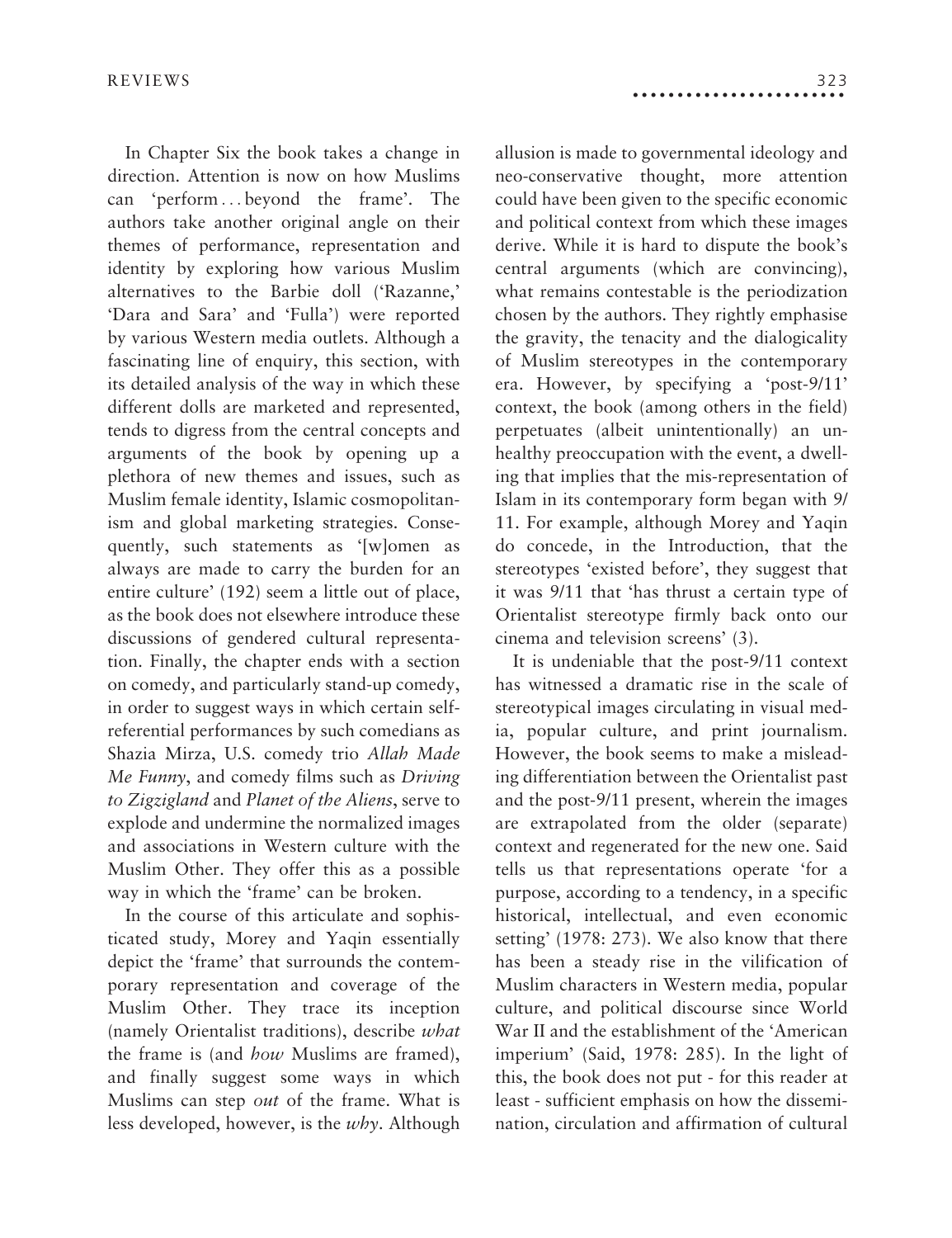stereotypes of the 'Other' are directly integrated into the practice of imperialism. This by no means undermines this important study, which is most clearly an invaluable contribution to the field, but it perhaps questions some of the terminology that it uses.

> SAMUEL COCKSWORTH NEWCASTLE UNIVERSITY, UK  $\odot$  Samuel Cocksworth

# Reference

Said, Edward (2003) [1978] Orientalism, London: Penguin.

#### ..........

Poststructuralism and Postcoloniality: The Anxiety of Theory. By Jane Hiddleston. Liverpool: Liverpool University Press, 2010. Pp. 207. ISBN 9781846312304. £65 (hbk).

An investigation of the interpenetrations of poststructuralist theory and postcolonial thought, the tight and vibrant Poststructuralism and Postcoloniality focuses on an 'anxiety of theory' that Hiddleston reads across an impressively broad yet concisely articulated range of poststructuralist work. The unifying concern of the slim yet dense volume is an analysis of the critical uncertainty that can be read across attempts to write the theorist's encounter with colonialism and the postcolonial. Part one, 'Poststructuralism in Algeria', provides perceptive and original readings of three Franco-Algerian poststructuralists - Derrida, Cixous, and Lyotard - whose works blend philosophy and autobiography in order to undermine the stability of genre, form and positivist theoretical argument. Part two, 'Theory and Cultural Difference', presents the reader with detailed and finessed readings of Barthes, Kristeva and Spivak, which discuss the interrelations of literary-theoretical style, self-interrogatory writing, and the negotiation of anxieties about the postcolonial identity of the critic.

The central argumentative thread of the book posits that the writing of each of these famously difficult and prolific thinkers has an inbuilt anxiety towards and critique of the assumed neutrality of critical discourse, and through sustained attention to the mechanics of this particular self-reflexivity Hiddleston argues that this anxiety, though potentially narcissistic, is often highly generative. Hiddleston observes that although many critics of poststructuralist writing reject or dismiss it for its perceived failure to provide adequate political interventions in the concrete reality of colonial domination, poststructuralist theory  $-$  a term Hiddleston is careful to distinguish clearly from the broader 'philoso $phy'$  – and the critique it facilitates nevertheless performs necessary and radical intellectual work in the analysis of the complicity of discourse in colonial oppression. This defence of theory against charges of political inactivity is a manoeuvre that both illustrates the extent to which theory has been assumed to be politically inert and that activates the critique of this volume, which states that theory is not neutral and that in fact in many instances its political relevance emerges from its interrogation of its own idiom. From here Hiddleston proceeds to refocus attention towards the centre of her thesis, which is that the anxiety she diagnoses at the level of praxis  $-$  the act of writing and the insistence on an insecure authorial posi $tion - allows the work of these theorists to$ assume an ethical dimension; anxious selfreflexive provisionality is embedded in the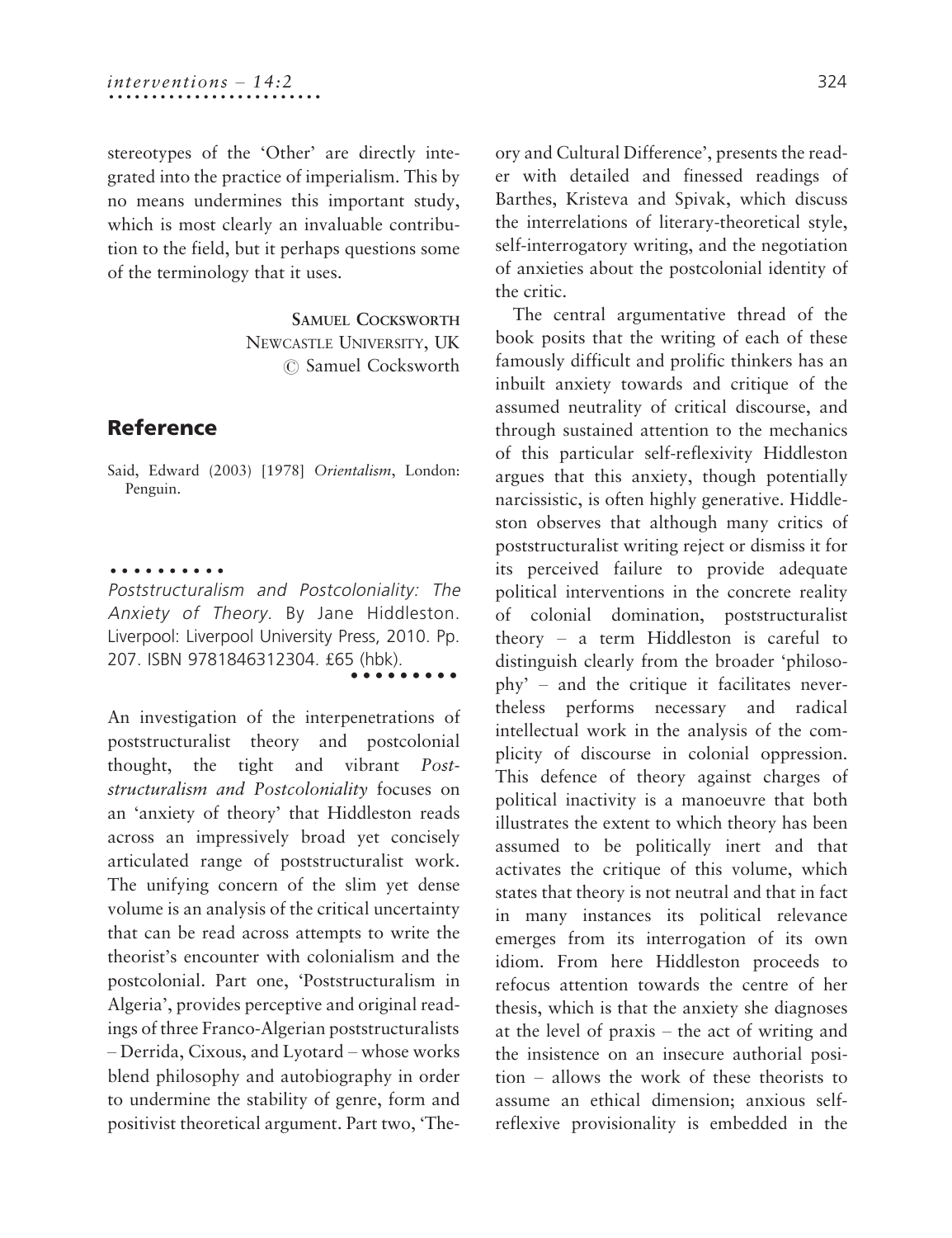texts in order, Hiddleston contends, to preserve their alterity and to attempt to construct an ethical framework for the writing of the encounter with colonialism and the other. Much poststructuralist writing enacts the critique of colonial discourse for which it calls by refusing to assume a unified or stable subject position, Hiddleston writes: by foregrounding its own potentially compromised and uncertain origins, the refusal of an interior univocality in much poststructuralist writing troubles the notion of unified and stable identity upon which colonialism rests.

This well-argued central thesis is persuasive. The grouping of theorists is perhaps more convincing in the first part of the book, as the Franco-Algerian poststructuralists dialogue more readily than do the theorists of the second half. Nevertheless, the integrity of the argument, supported by the rigorous and perceptive close readings performed in the sustained analytical passages, overcomes this slight structural imbalance and allows the book to feel serious, relevant and authoritative.

Indeed, these close readings are the core of the text. Hiddleston's engagement with each author's self-consciously problematic subject position takes the form of an interrogation of each author's 'je' (Spivak's Anglophone 'I'), or rather, the way in which each author both inhabits and refuses to inhabit their 'je', in whatever register  $-$  philosophical, literary, autobiographical  $-$  it is used. Through her deft and painstakingly close dissections of the complex theoretical texts, Hiddleston maps the ways that critical uncertainty and a refusal of a potentially totalising authorial position can be read through the author's refusal to adopt a straightforward narrating voice  $-$  a constant and unified 'je'  $-$  that would imply, in contravention of many a poststructuralist tenet, a stable and clearly defined subjectivity.

There is much to praise in this compact and compelling piece of work, which coherently covers much tough ground in a lucid and readable prose. Hiddleston displays an admirable familiarity with a broad range of related scholarship and (equally important) an ability to deploy it unobtrusively, and her writing consistently remains closely hewn to the focused argumentative heart of the book. The selection of examples is often stimulating, and at times fearless - her reading of Derrida's imposingly elliptical paratactic autobiography 'Circonfession', for example, is particularly interesting. There is much originality too: for example, whilst Barthes is perhaps the most canonical of poststructuralists, his work is less often considered from a postcolonial perspective; whilst not an entirely unique intervention, Hiddleston's critical unpacking of Barthes' account of sexual adventure in Morocco is nuanced and penetrating.

The text itself, then, is tightly constructed and elegantly argued. However, what is perhaps most interesting about the book is Hiddleston's relation of the anxiety she identifies in poststructuralist and postcolonial theorising to the more general malaise that surrounds theoretical writing in the current moment. At a time of intellectual and political upheaval in which the challenges facing engaged critical thought seem ever more pressing (and in which a relevant successor to or reinvigoration of postmodernism does not seem forthcoming), a development of a rigorous critical idiom that is at once intellectually self-aware and ethical seems crucial, and Hiddleston's text provides a timely and relevant intervention into that debate. Whilst the time of poststructuralism's greatest immediacy may have passed, Hiddleston's thorough interrogation of its embedded autocritique demonstrates ways in which its self-reflexivity and (often flawed but nonetheless significant) attempts at ethical